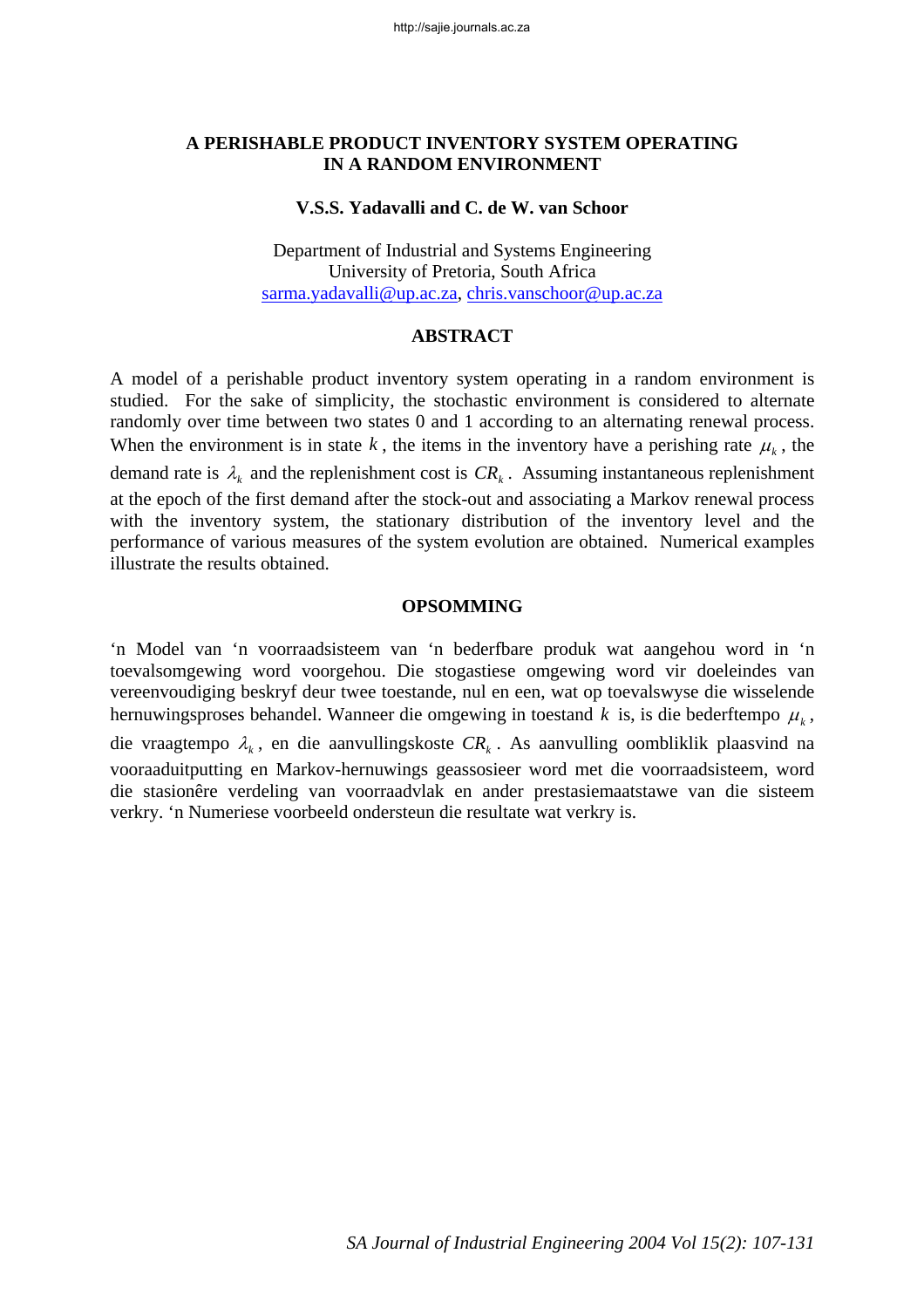## **1. INTRODUCTION**

Various stochastic models of inventory systems have been studied recently by Yadavalli and Joubert [13], Yadavalli et al [12]. Studies on perishable product inventory systems have gained much importance in literature (Kumaraswamy and Sankarasubramanian [7], Kalpakam and Arivarignan [4], Pal [9], Liu [8], Raafat [10] and Kalpakam and Sapna [5, 6]). In the stochastic analysis of such inventory systems, it is generically assumed that the distributions of the random variables representing the number of demands over a period of time, the lifetime of the product and the lead-time remain the same and do not change throughout the domain of the analysis. However, there are external factors that affect these random variables. Seasonal changes can affect the demand rate, the perishing rate, the selling price and the cost of replenishment. The demand for umbrellas and rain shoes are higher in winter than in summer. The perishing rates of vegetables are higher in summer. The selling price and the cost of replenishment also fluctuate over time due to reasons such as inflation and non-availability of the product. The state of the environment in which the system is operating may randomly change due to several factors, including weather conditions and breakdown of storage facilities. Consideration of the impact of the random environment on such inventory systems is, therefore, absolutely essential. Only a few authors have considered inventory systems operating in random environments (Feldman [2], Pal [9] and Song and Zipkin [11]). These authors considered non-perishable product inventory evolving in random environments. The survey of Raafat [10] presents only literature on deteriorating inventory models in nonchanging environments. Kalpakam and Sapna [5] considered inventory models where the items have constant perishing rates only.

In this paper, we investigate a perishable product inventory system operating in a random environment. For the sake of simplicity, the stochastic environment is considered to alternate randomly over time between two states, 0 and 1, according to an alternating renewal process. When the environment is in state k, the items in the inventory have a perishing rate  $\mu_k$ , the demand rate is  $\lambda_k$  and the replenishment cost is  $CR_k$ . Assuming instantaneous replenishment at the epoch of the first demand after the stock-out and associating a Markov renewal process with the inventory system, the stationary distribution of the inventory level and the performance of various measures of the system evolution are obtained.

This paper is structured as follows:

Paragraph 2 provides the assumptions and notation of a model of an inventory system operating in a random environment and certain auxiliary functions are obtained in Paragraph 3. An associated Markov renewal process is analyzed in Paragraph 4. In Paragraph 5, the stationary distribution of the inventory level is given and the stationary measures of performance of the system are obtained in Paragraph 6. A cost analysis for the model of the inventory system is presented in Paragraph 7. Paragraph 8 considers a particular case of the general model and obtains the probability distribution of the total sales proceeds up to any time *t*. In Paragraph 9, another particular case of the general model is considered and the total replenishment cost incurred up to *t* is studied, followed by a numerical illustration in Paragraph 10.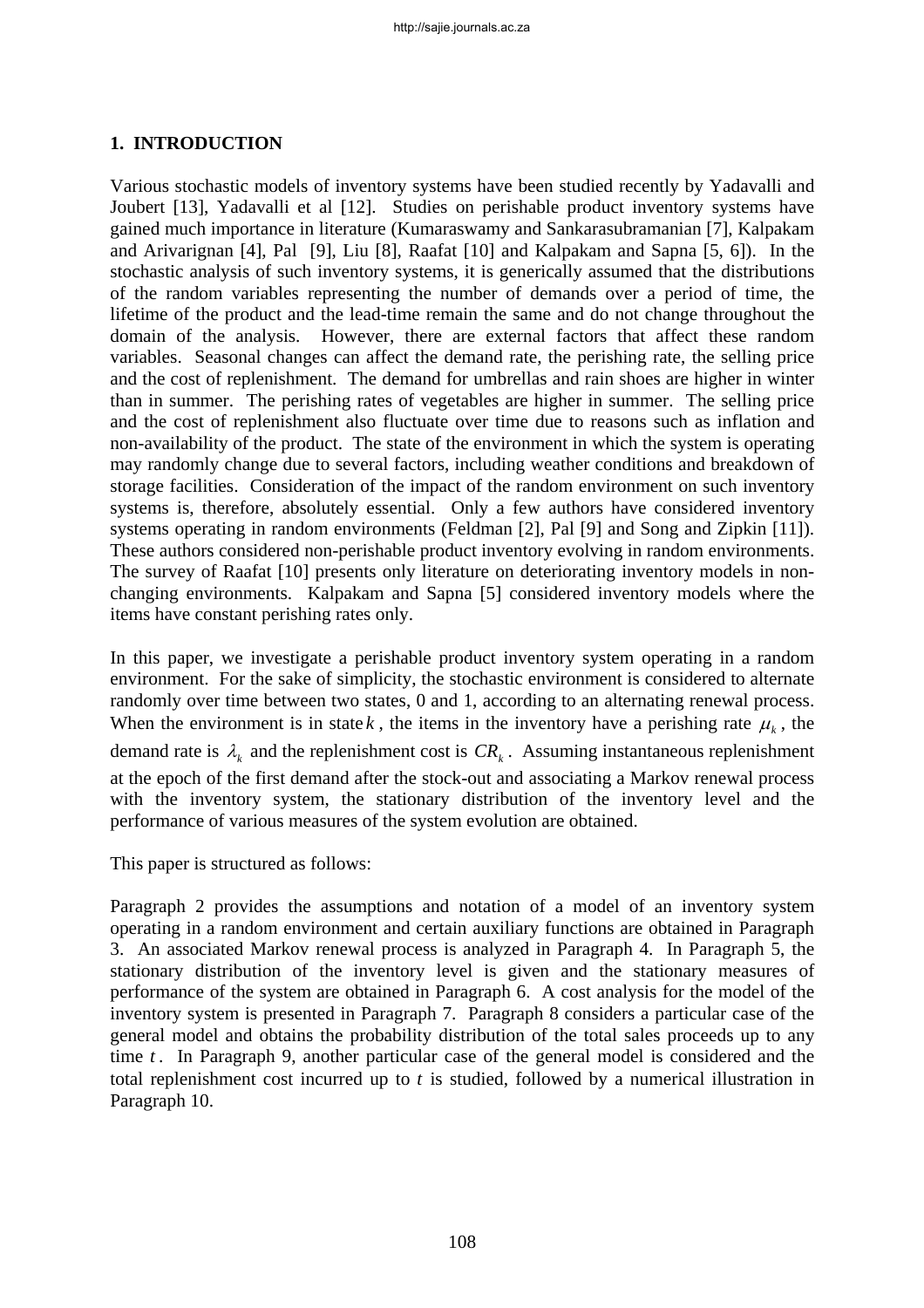# **2. ASSUMPTIONS AND NOTATION**

# **2.1 Assumptions**

A continuous review inventory system operating in a random environment is considered. The random environment is assumed to alternate between two states, 0 and 1. The durations of stay in the state 0 are given by the sequence of i.i.d. random variables  $\{X_n\}$  having a common exponential distribution with parameter  $v_0$ , and the durations of stay in the state 1 are given by the sequence of i.i.d. random variables  ${Y_n}$  having a common exponential distribution with parameter  $v_1$ . A renewal of one state occurs at the termination of the other. The two families  $\{X_n\}$  and  $\{Y_n\}$  are independent.

Other applicable assumptions are the following:

- (i) The items under consideration are perishable. The rate of perishing depends on the state of the random environment. The lifetime distribution of an item in the inventory is exponential with parameter  $\mu_k$  when the environment is in state  $k$  ( $k = 0, 1$ ).
- (ii) Demands occur according to a double stochastic Poisson process. The demand occurs with rate  $\lambda_k$  when the environment is in state  $k \neq (k = 0, 1)$ .
- (iii) Replenishment is instantaneous for *S* +1 units and is made at the epoch of the occurrence of the first demand that occurs during the stock-out period. The cost of replenishment is  $CR_k$  when the environment is in state  $k$  ( $k = 0, 1$ ).

# **2.2 Notation**

- $\xi(t)$ : The state of the environment at time *t*
- $\pi$  : Event that an item perishes
- © : Convolution symbol

# **3. AUXILIARY FUNCTIONS**

The underlying stochastic process is identified as a Markov renewal process. In order to study its transient behaviour, certain auxiliary functions are obtained in this paragraph.

**3.1 Function** P(j,t;i,k)

An interval in which there is no replenishment and the environment remains in a fixed state, the inventory level process  $L(t)$  behaves like a death process. To describe the behaviour of this process, the function

$$
P(j, t; i, k) = P[L(t) = j | L(0) = i, \xi(0) = k]
$$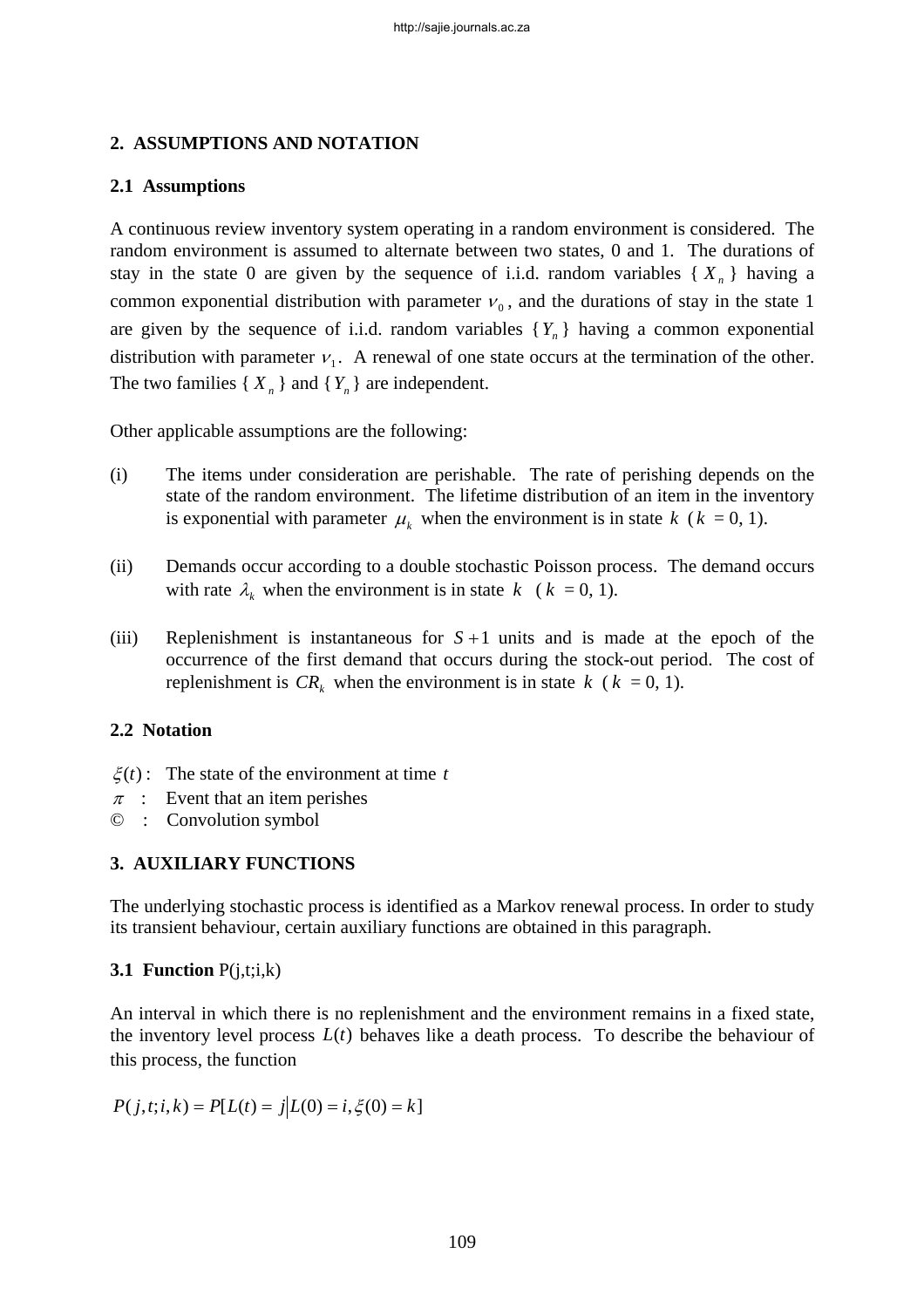is defined, where  $0 \le i, j \le S$  and  $k = 0, 1$ . To derive an expression for  $P(j, t; i, k)$  consider that if  $L(t) \neq 0$ , a change in the state of  $L(t)$  occurs due to any one of the following mutually exclusive and exhaustive cases:

### (i) A demand for the product occurs

(ii) An item perishes and is removed instantaneously from the inventory

Accordingly

| <b>Case 1:</b> $i = 0, j = 0$ |                                 |       |
|-------------------------------|---------------------------------|-------|
|                               | $P(0,t;0,k) = e^{-\lambda_k t}$ | (3.1) |

**Case 2:**  $j > i$ 

$$
P(j,t;i,k) = 0 \tag{3.2}
$$

**Case 3:**  $i = j \neq 0$  $P(j,t;i,k) = e^{-(\lambda_k + j\mu_k)t}$  (3.3)

Case 4: 
$$
0 \le j < i
$$
  
\n $P(j,t;i,k) = (\lambda_k + i\mu_k)e^{-(\lambda_k + i\mu_k)t} \mathbb{O}P(j,t;i-1,k)$  (3.4)

Taking Laplace transforms, the equations (3.1) to (3.4) yield

$$
P^*(j, s; i, k) = \begin{cases} 0 & i < j \\ \frac{1}{s + \lambda_k} & i = j = 0 \\ \frac{1}{(s + \lambda_k + i\mu_k)} & i = j \neq 0 \\ \frac{u(i, j, k, s)}{s + \lambda_k} & 0 = j < i \\ \frac{u(i, j, k, s)}{s + \lambda_k + j\mu_k} & 1 \leq j \leq i \end{cases} \tag{3.5}
$$

where

$$
u(i, j, k, s) = \frac{\prod_{m=j+1}^{i} (\lambda_k + m\mu_k)}{\prod_{m=j+1}^{i} (s + \lambda_k + m\mu_k)}, 0 \le j < i
$$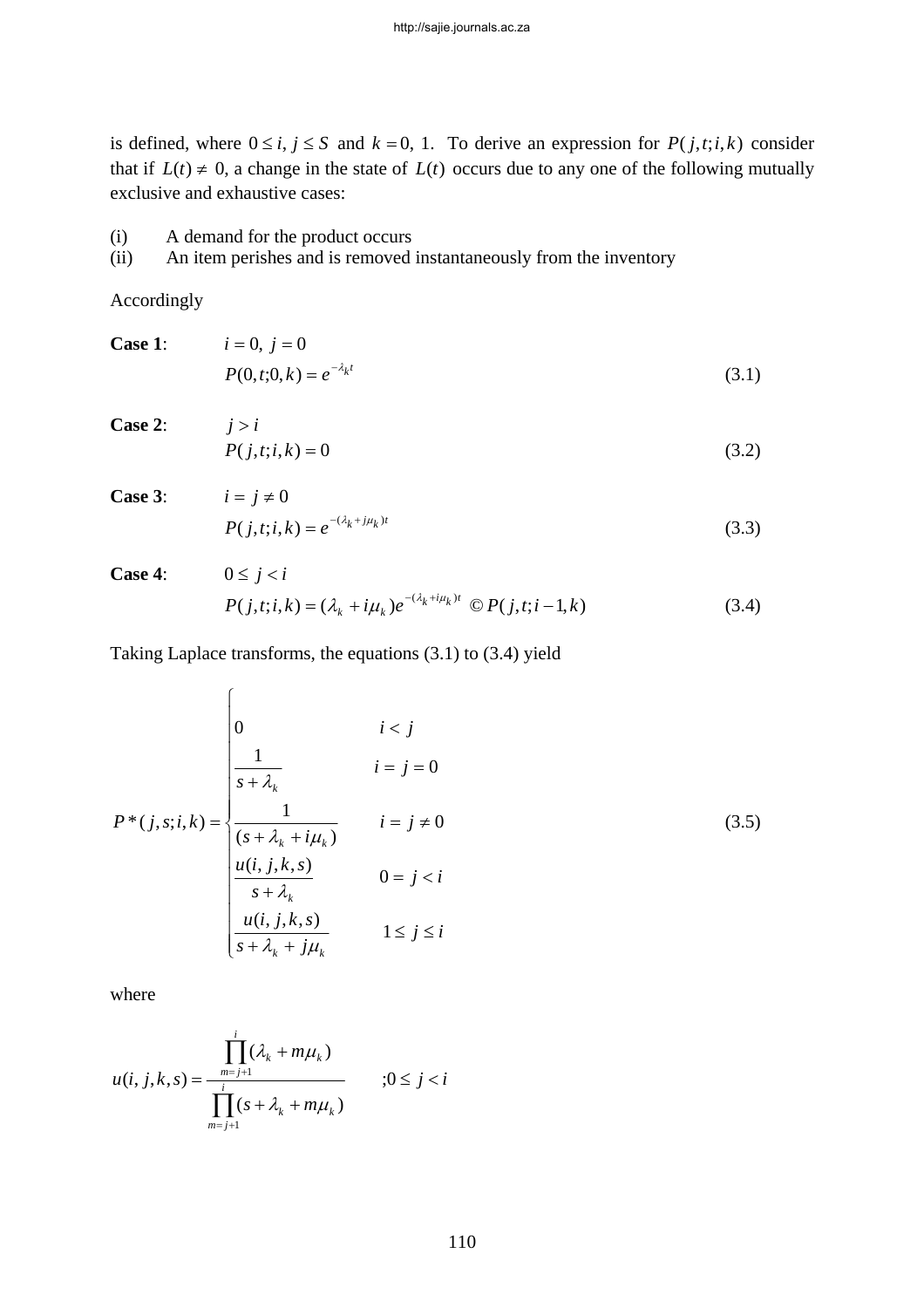Inverting Equation 3.5 obtains the following

$$
P(j,t;i,k) = \begin{cases} e^{-\lambda_k t} & ; i = j = 0 \\ e^{-(\lambda_k + i\mu_k)t} & ; i = j \neq 0 \\ v(i,j,k)e^{-(\lambda_k + j\mu_k)t} (1 - e^{-\mu_k t})^{i-j} & ; 1 \leq j < i \\ 1 - i\mu_k v(i,0,k) \sum_{m=1}^i (-1)^{m-1} {i-1 \choose m-1} \frac{e^{-(\lambda_k + m\mu_k)t}}{\lambda_k + m\mu_k} & ; 0 = j < i \\ 0 & ; otherwise \end{cases}
$$
(3.6)

where

$$
v(i, j, k) = \frac{\prod_{m=j+1}^{i} (\lambda_k + m\mu_k)}{\mu_k^{i-j} (i-j)!}
$$

# **3.2 Function**  $f_{r,k}(t)$

Consider the point process of *r* -events occurring in an interval in which there is no change in the state of the environment. Let

$$
f_{r,k}(t) = \lim_{\Delta \to 0} P[r - event \ in \ (t, t + \Delta), \ N(r, t) = 0]r - event \ at \ t = 0, \ \xi(0) = k \frac{1}{\Delta}; \quad k = 0, 1
$$

The function  $f_{r,k}(t)$  represents the pdf of the interval between any two successive occurrences of replenishment when the state of the environment remains at *k* throughout the interval under consideration. Note that

$$
f_{r,k}(t) = P(0,t; S, k) \lambda_k
$$
 ;  $k = 0,1$ 

#### **3.3 Function**  $h_{r,k}(t)$

Considering the point process of  $r$ -events occurring in an interval in which there is no change in the state of the environment, the function  $h_{r,k}(t)$  are defined as follows:

$$
h_{r,k}(t) = \lim_{\Delta \to 0} P[r - event in (t, t + \Delta)]r - event at t = 0, \xi(0) = k]/\Delta; \quad k = 0, 1
$$

The function  $h_{r,k}(t)$  represents the renewal density of *r*-events in an interval in which the state of the environment remains as *k* throughout the interval. Note that

$$
h_{r,k}(t) = \sum_{n=1}^{\infty} f_{r,k}^{(n)}(t); \quad k = 0, 1
$$
\n(3.7)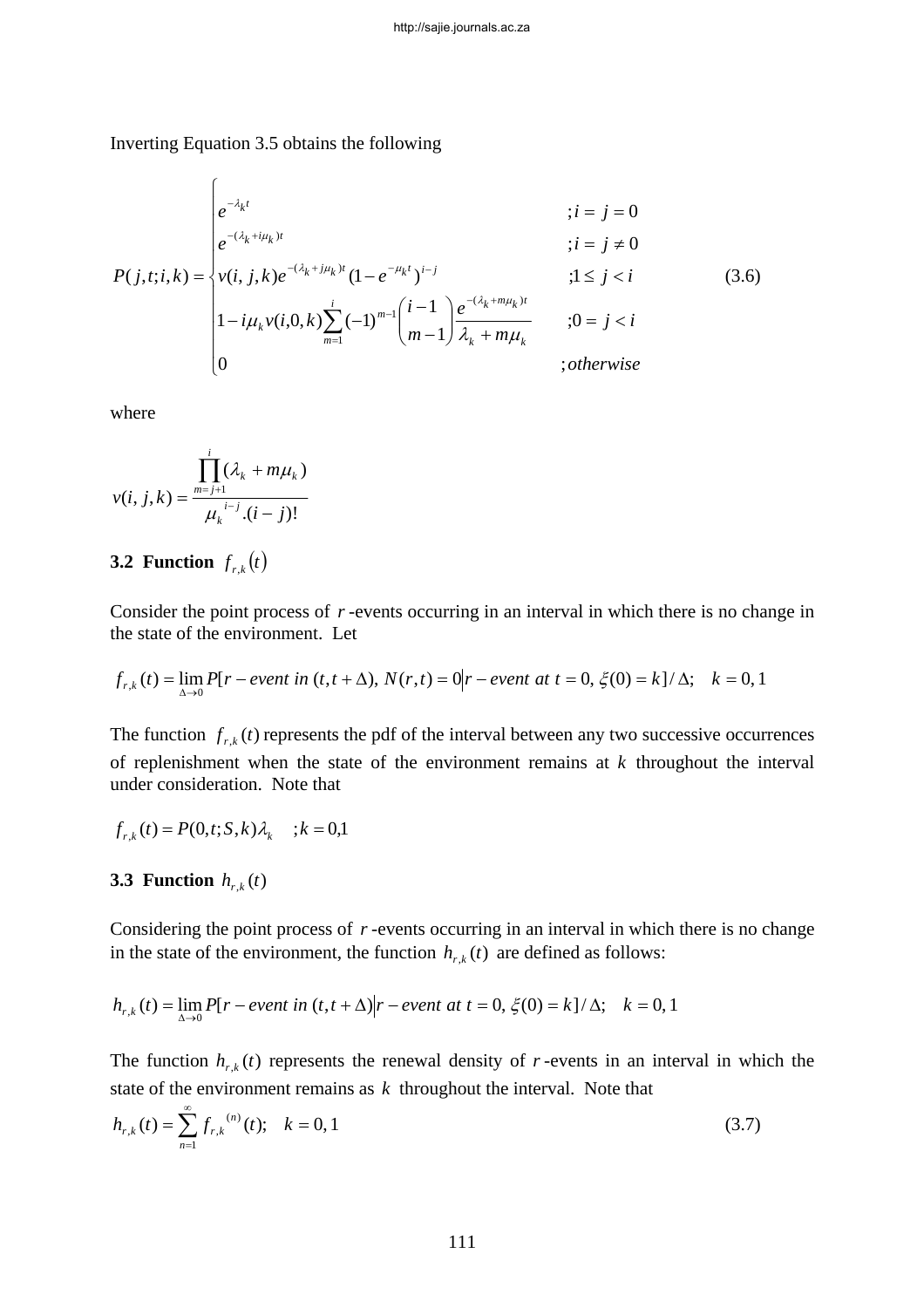### **3.4 Function**  $W(j,t;i,k)$

Consider an interval in which there is no change in the state of environment. The function  $W(j,t;i,k)$  is defined as follows:

$$
W(j, t; i, k) = P[L(t) = j | L(0) = i, \xi(0) = k]
$$

where  $0 \le i, j \le S$  and  $k = 0,1$ .

This function gives the distribution of the inventory level at any time *t* if the environment is in state *k*,  $k = 0, 1$ , throughout the interval  $(0, t]$ . To obtain an expression for  $W(j, t; i, k)$ , the following mutually exclusive and exhaustive cases are considered:

- (i) No replenishment occurs in  $(0, t]$
- (ii) Only one replenishment occurs in  $(0, t]$
- (iii) More than one replenishment occurs in  $(0,t]$

Accordingly

$$
W(j,t;i,k) = H(i-j)P(j,t;i,k) + \lambda_k P(0,t;i,k) \, \mathbb{O} \, P(j,t;S,k) + \lambda_k P(0,t;i,k) \, \mathbb{O} \, h_{r,k}(t) \, \mathbb{O} \, P(j,t;S,k)
$$
\n(3.8)

where  $0 \le i, j \le S$  and  $k = 0, 1$ .

#### **4. INVENTORY LEVEL**

Let  $0 = T_0, T_1, T_2, \ldots$  be the successive epochs at which the environment changes its state and

$$
L_n = L(T_n + ); \xi_n = (T_n + ) \qquad ; n = 0, 1, 2, ...
$$

Setting  $Z_n = (L_n, \xi_n)$ , it follows that  $(Z, T) = \{ Z_n, T_n; n = 0, 1, 2...\}$  is a Markov renewal process (Cinlar [1]) with the state space  $E = E_2 \cup E_3$ , where

 $E_2 = \{(i,0), i = 0,1,2,...,S\};$   $E_3 = \{(i,1), i = 0,1,2,...,S\}$ Defining

$$
Q(j_2, k_2, t | j_1, k_1) = P[Z_{n+1} = (j_2, k_2), T_{n+1} - T_n \le t | Z_n = (j_1, k_1)] \qquad ; (j_1, k_1), (j_2, k_2) \in E_1
$$

The function  $Q(j_2, k_2, t|j_1, k_1)$  has the following interpretation. Given that the environment over its state to  $k_1$ , at time  $T_n$  and that the inventory level at  $T_n$  is  $j_1$ , the probability is  $Q(j_2, k_2, t|j_1, k_1)$  that the subsequent change of the state of the environment takes place at time  $T_{n+1}$  not later than a duration *t* from  $T_n$  and that the state of *Z* at  $T_{n+1}$  is  $(j_2, k_2)$ .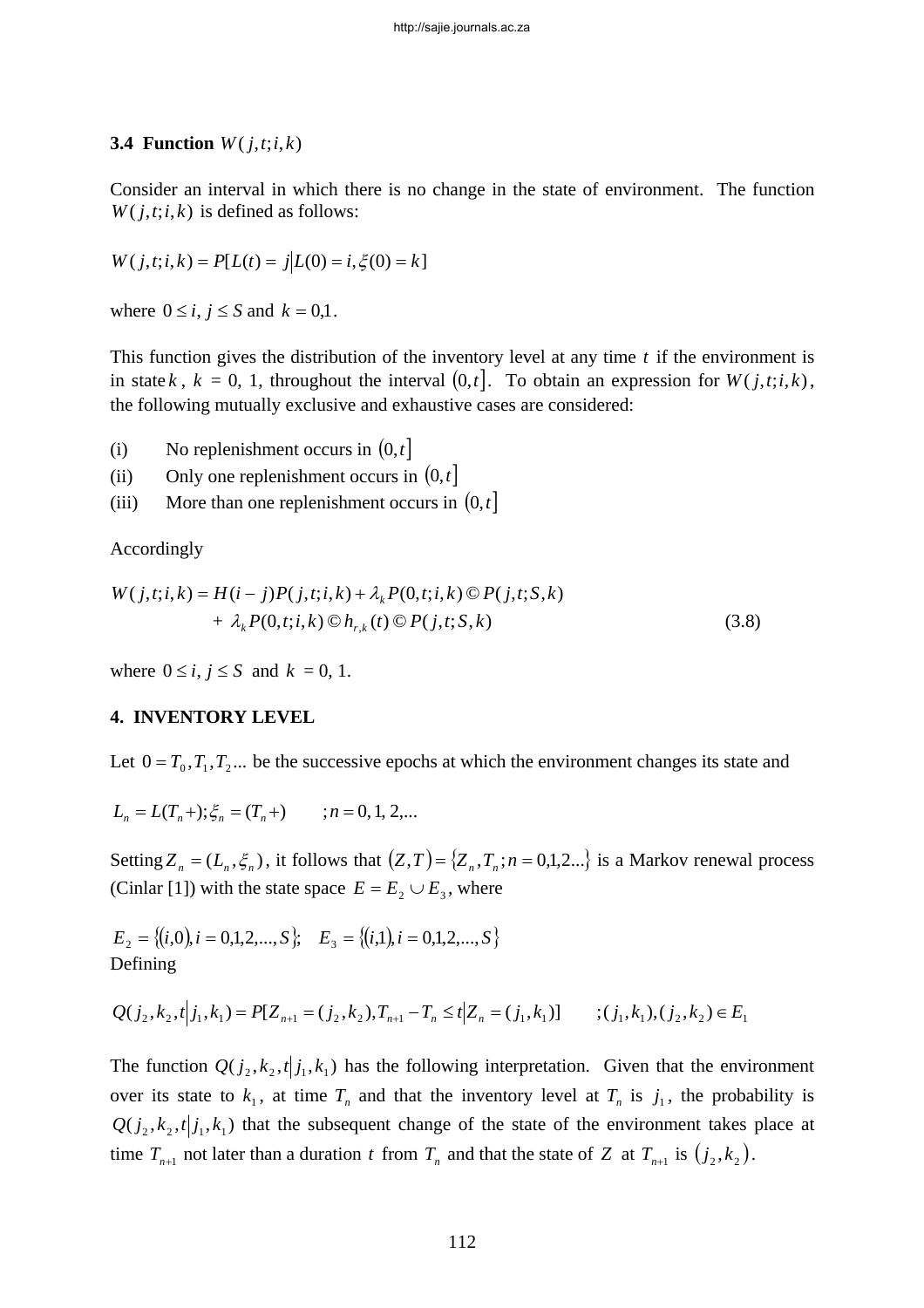Since  $T_n$ 's are epoch transitions of the process  $\xi(t)$ ,

$$
Q(j_2, k_2, t|j_1, k_1) = 0 \text{ for } k_1 = k_2
$$
\n(4.1)

For  $k_1 \neq k_2$ ,

$$
Q(j_2,1,t \mid j_1,0) = \int_0^t W(j_2,u; j_1,0) v_0 e^{-v_0 u} du
$$
\n(4.2)

$$
Q(j_2, 0, t | j_1, 1) = \int_0^t W(j_2, u; j_1, 1) v_1 e^{-v_1 u} du
$$
  
where  $0 \le j_1, j_2 \le S$ . (4.3)

The semi-Markov kernel  $Q(t)$  of the Markov renewal process is given by the following  $(2S + 2) \times (2S + 2)$  order matrix:

$$
E_2
$$
\n
$$
E_2
$$
\n
$$
E_3
$$
\n
$$
E_2
$$
\n
$$
E_3
$$
\n
$$
E_4
$$
\n
$$
B(t)
$$
\n
$$
0
$$
\n
$$
0
$$
\n
$$
0
$$
\n
$$
0
$$

where  $A(t)$  is a matrix of order  $(S+1)\times(S+1)$  whose elements are given by (4.2) and the matrix  $B(t)$  is of order  $(S+1) \times (S+1)$  whose elements are given by (4.3).

For any two elements  $(j_1, k_1)$  and  $(j_2, k_2) \in E_1$ ,

$$
R(j_2, k_2, t | j_1, k_1) = \sum_{n=0}^{\infty} Q^{(n)}(j_2, k_2, t | j_1, k_1)
$$
\n(4.4)

where

$$
Q^{(n)}(j_2, k_2, t | j_1, k_1) = \sum_{(j,k)\in E_1} \int_0^t Q(j,k, du | j_1, k_1) Q^{(n-1)}(j_2, k_2, t - u | j, k)
$$

 $R(j_2, k_2, t|j_1, k_1)$  represents the expected number of renewals of the state  $(j_2, k_2)$  in the interval  $(0, t)$  and is called Markov renewal function. The Markov renewal kernel  $R(t)$  of the process  $(Z, T)$  is given by the  $(2S + 2) \times (2S + 2)$  order matrix  $R(t) = [R(j_2, k_2, t|j_1, k_1)].$ 

If  $R^*(s)$  is the matrix Laplace transform defined by  $R^*(s) = [R^*(j_2, k_2, s|j_1, k_1)],$ 

then, from the theory of Markov renewal process,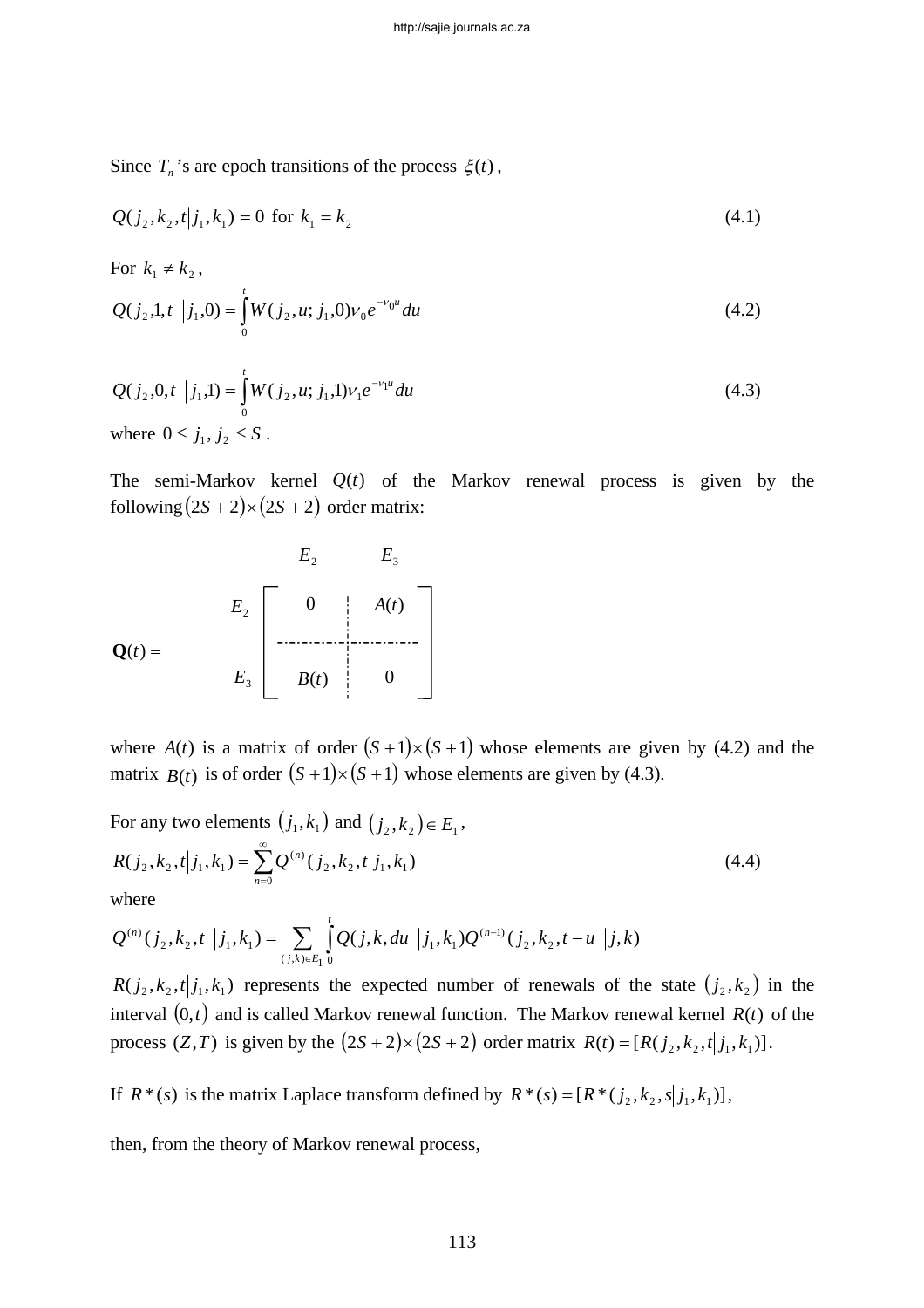$$
R^*(s) = [I - Q^*(s)]^{-1}
$$
  
= 
$$
\begin{bmatrix} (I - A^*(s)B^*(s))^{-1} & A^*(s)(I - A^*(s)B^*(s))^{-1} \ B^*(s)(I - A^*(s)B^*(s))^{-1} & (I - A^*(s)B^*(s))^{-1} \end{bmatrix}
$$
(4.5)

where  $Q^*(s)$ ,  $A^*(s)$  and  $B^*(s)$  are the matrices of Laplace transforms corresponding to  $Q(t)$ ,  $A(t)$  and  $B(t)$  respectively. Inversion of the elements of  $R^*(s)$  yields the elements of  $R(t)$ . Using these elements, the probability distribution of the inventory level is defined as follows:

$$
P(j,t|i,k) = P[L(t) = j | L(0) = i, \xi(0) = k] \qquad 0 \le j \le S, (i,k) \in E_1
$$

 $P(j, t|i, k)$  is the probability that the inventory level is *j* at time *t* given that initially, at time  $t = 0$ , the inventory level is *i* and the environment level is *k*. To obtain an expression for  $P(j, t|i, k)$ , the vector process  $(L(t), \xi(t))$  is semi-regenerative (Cinlar [1]) with state space  $E_1$  and the Markov renewal process  $(Z, T)$  embedded in it. Its probability function is defined by

$$
\beta(j_2, k_2, t | j_1, k_1) = P[L(t) = j_2, \xi(t) = k_2 | L(0) = j_1, \xi(0) = k_1]
$$

where  $(j_1, k_1)$  and  $(j_2, k_2) \in E_1$ .

An auxiliary function is defined as follows:

$$
\gamma(j_2, k_2, t | j_1, k_1) = P[L(t) = j_2, \xi(t) = k_2, T_1 > t | L(0) = j_1, \xi(0) = k_1] \quad ; (j_1, k_1), (j_2, k_2) \in E_1
$$

This function has the following probabilistic interpretation:

Given that the inventory level is  $j_1$  and that the environment is in state  $k_1$ , at time  $t = 0$ , the probability is  $\gamma(j_2, k_2, t | j_1, k_1)$  that the next change of state of the environment takes place after a time *t* and that the levels of the inventory and the environment at time *t* are  $j_2$  and  $k<sub>2</sub>$  respectively.

Since  $T_1$  corresponds to the epoch of change of the state of the environment from the state of the process, the following conditions apply:

(i) 
$$
\gamma(j_2, k_2, t | j_1, k_1) = 0
$$
 for  $k_1 \neq k_2$ 

(ii) 
$$
\gamma(j_2, 1, t | j_1, 1) = W(j_2, t; j_1, 1)
$$

(iii) 
$$
\gamma(j_2, 0, t | j_1, 0) = W(j_2, t; j_1, 0)
$$
 (4.6)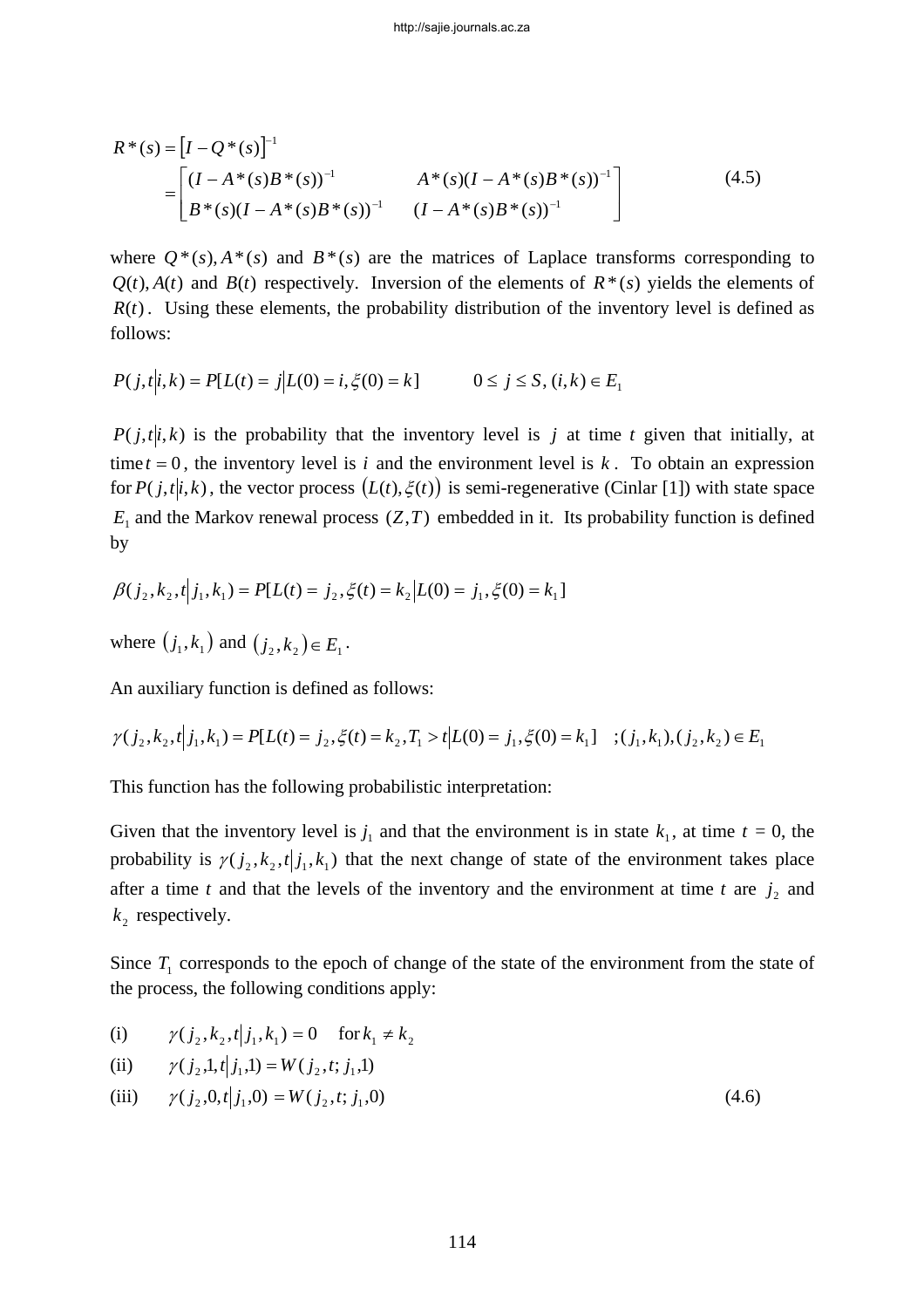Conditioning on the random variable  $T_1$ ,

$$
\beta(j_2, k_2, t | j_1, k_1) = \gamma(j_2, k_2, t | j_1, k_1) + \sum_{(j_3, k_3) \in E_1} \int_0^t Q(j_3, k_3, du | j_1, k_1) \beta(j_2, k_2, t - u | j_3, k_3)
$$
\n(4.7)

The solution of (4.7) is given by

$$
\beta(j_2, k_2, t \mid j_1, k_1) = \sum_{(j_3, k_3) \in E_1} \int_0^t R(j_3, k_3, du \mid j_1, k_1) \gamma(j_2, k_2, t - u \mid j_3, k_3)
$$
\n(4.8)

Using the function  $\beta(j_2,k_2,t|j_1,k_1)$ ,

$$
P(j,t \mid i,k_1) = \sum_{k=0}^{1} \beta(j,k,t|i,k_1)
$$
\n(4.9)

### **5. LIMITING DISTRIBUTION OF THE INVENTORY LEVEL**

Considering the Markov chain  $\{L_n, \xi_n\}$  and defining

$$
A=\lim_{t\to\infty}A(t);B=\lim_{t\to\infty}B(t),
$$

the one-step transition probability matrix of the Markov chain  $\{L_n, \xi_n\}$  is given by

$$
Q = \begin{bmatrix} 0 & A \\ B & 0 \end{bmatrix} \tag{5.1}
$$

The structure of *Q* implies that the chain is periodic with period 2 since every element of *A* is greater than 0, the chain  $\{L_n, \xi_n\}$  is irreducible (Feller [3]).

Consequently, the stationary distribution of  $\{L_n, \xi_n\}$  exists. Let  $\tilde{\pi} = (\tilde{\pi}_1, \tilde{\pi}_2)$  be the stationary distribution where

and 
$$
\tilde{\pi}_1 = (\pi(0,0), \pi(1,0), ..., \pi(S,0))
$$

$$
\tilde{\pi}_2 = (\pi(0,1), \pi(1,1), ..., \pi(S,1)),
$$

such that  $\tilde{\pi}_1 AB = \tilde{\pi}_1$  and  $\tilde{\pi}_2 = \tilde{\pi}_1 A$ .

Since  $(L_n, \xi_n)$  has a stationary distribution, the semi-regenerative process  $(L(t), \xi(t))$  also has a stationary distribution defined by

$$
\phi(j_2, k_2) = \lim_{t \to \infty} \beta(j_2, k_2, t | j_1, k_1)
$$
\n(5.2)

where  $(j_1, k_1)$  and  $(j_2, k_2) \in E_1$ .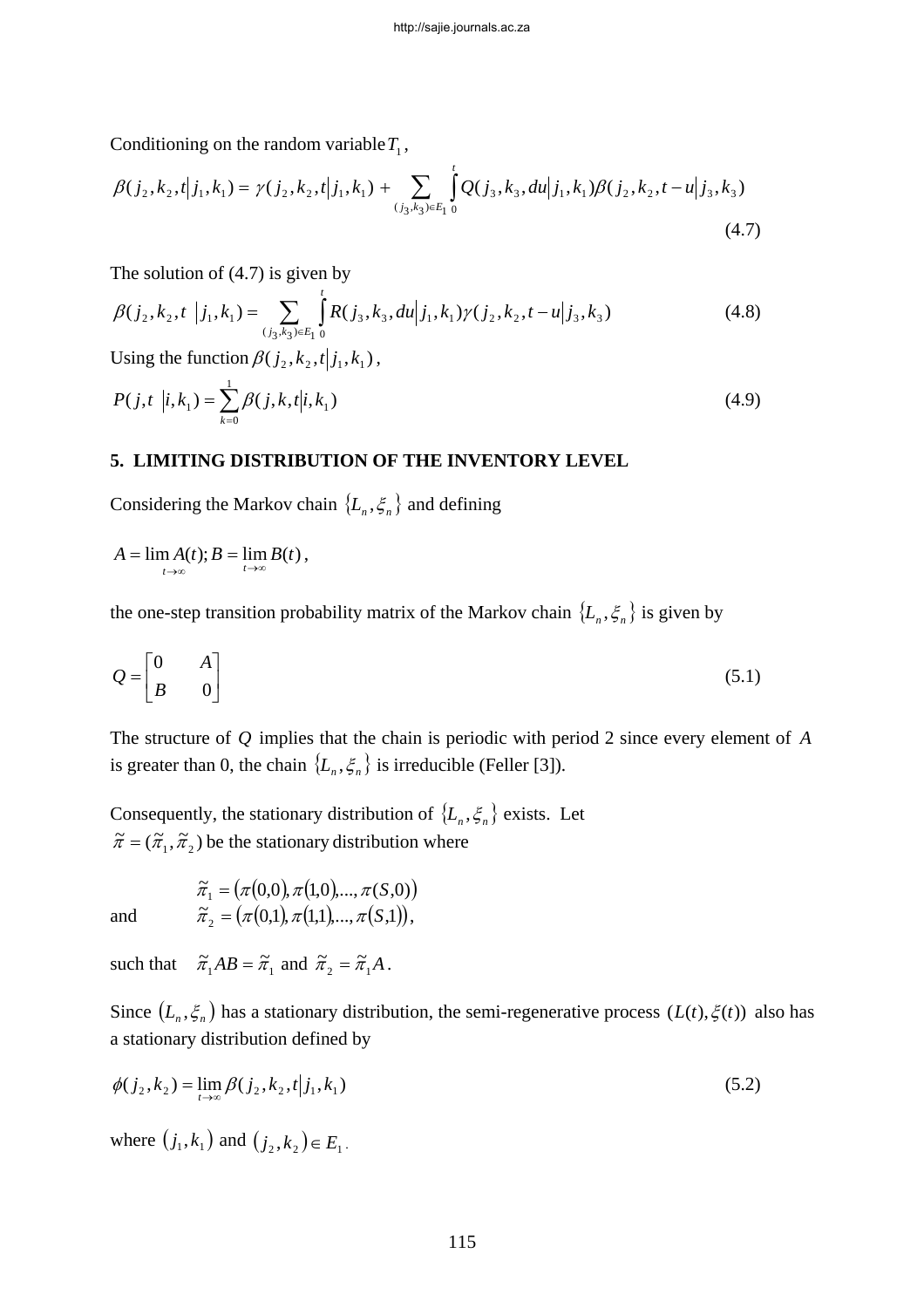To obtain  $\phi(j_2, k_2)$  consider the mean sojourn time of the Markov renewal process  $(Z, T)$  in a state  $(j_1, k_1)$  of  $E_1$  defined by

$$
m(j_1, k_1) = E[T_{n+1} - T_n | Z_n = (j_1, k_1)]
$$
\n(5.3)

From the definition of  $Q(j_2, k_2, t|j_1, k_1)$ , Cinlar [1] indicates that

$$
m(j_1, k_1) = \int_0^\infty [1 - \sum_{(j_2, k_2) \in E_1} Q(j_2, k_2, t | j_1, k_1) dt \tag{5.4}
$$

By applying a theorem on semi-regenerative process,

$$
\phi(j_2, k_2) = \frac{\sum_{(j_1, k_1) \in E_1} \pi(j_1, k_1) \int_0^\infty \gamma(j_2, k_2, t | j_1, k_1) dt}{\tilde{\pi}.\tilde{m}}
$$
\n(5.5)

where  $\widetilde{m} = ( m(0,0), m(1,0),...,m(S,0),m(0,1),...,m(S,1))$ 

and 
$$
\widetilde{\pi}.\widetilde{m} = \sum_{(j_1,k_1)\in E_1} \pi(j_1,k_1)m(j_1,k_1)
$$
 (5.6)

The stationary distribution of  $L(t)$  can be obtained, defined by

$$
\mathcal{G}(j) = \lim_{t \to \infty} P[L(t) = j | L(0) = i, \xi(0) = k]
$$
\n(5.7)

where  $0 \le j \le S$ ,  $(i, k) \in E_1$ .

Note that

$$
\mathcal{G}(j) = \lim_{t \to \infty} \sum_{k_2=0}^{1} \beta(j, k_2, t | i, k_1)
$$
  
= 
$$
\sum_{k_2=0}^{1} \phi(j, k_2)
$$
 (5.8)

#### **6. MEASURES OF SYSTEM PERFORMANCE**

#### **6.1 Mean Number of Replenishments**

Let  $h_r(t)$  be the final order product density of the point process of *r*-events. Since at the epoch of an *r* -event the environment may be either in state 0 or 1,

$$
h_r(t) = \sum_{k=0}^1 \beta(0, k, t | j_1, k_1) \lambda_k
$$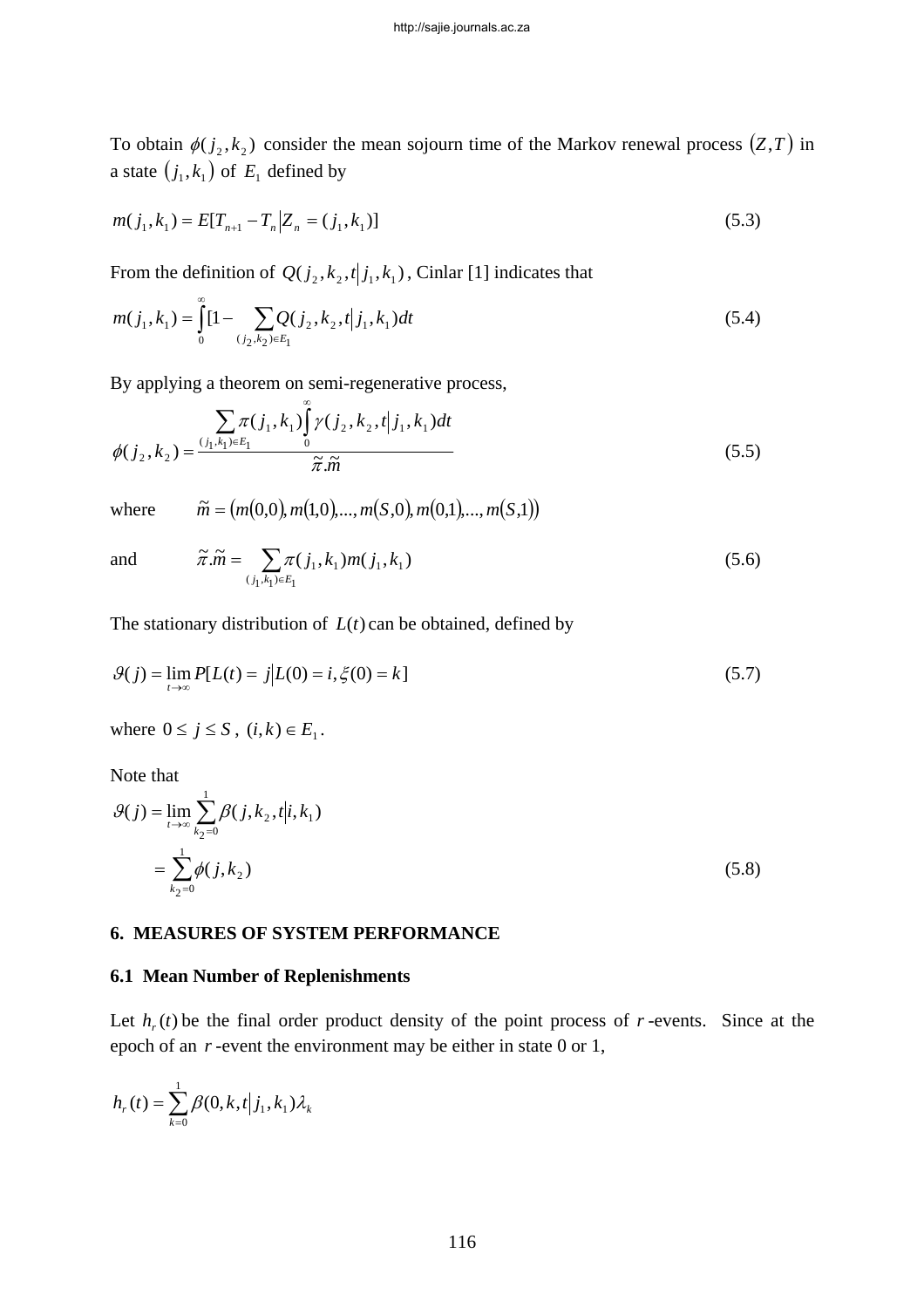where  $(j_1, k_1) \in E_1$ 

The mean number of replenishments in  $(0, t]$  is given by

$$
E[N(r,t)] = \int_{0}^{t} h_r(u) du
$$

Hence the mean-stationary rate of replenishments is

$$
E(r) = \lim_{t \to \infty} \frac{E[N(r, t)]}{t}
$$

$$
= \lim_{t \to \infty} h_r(t)
$$

$$
= \sum_{k=0}^{1} \phi(0, k) \lambda_k
$$

#### **6.2 Mean Number of Demands**

Since replenishment is instantaneous, any demand that occurs is satisfied. Define

$$
h_d(t) = \lim_{\Delta \to 0} P[a \ d - event \ in \ (t, t + \Delta)] Z_0 = (j_1, k_1)]/\Delta
$$

where  $(j_1, k_1) \in E_1$ .

Then  $h_d(t)$  is the first-order product density of the *d*-events and

$$
h_d(t) = \sum_{j_2=0}^{S} \sum_{k_2=0}^{1} \beta(j_2, k_2, t | j_1, k_1)
$$

The mean number of demands occurring in  $(0, t]$  is given by

$$
E[N(d,t)] = \int_0^t h_d(u) du.
$$

Consequently, the mean stationary rate of demands is given by

$$
E(d) = \sum_{j=0}^S \sum_{k=0}^1 \phi(j,k) \lambda_k.
$$

Let  $h_d^k(t)$  be the product density of *d*-events occurring while the environment is in state  $k, k = 0, 1$ . Then,

$$
h_d^k(t) = \lim_{\Delta \to 0} P[N(d, t + \Delta) - N(d, t)] = 1, \xi(t) = k | z_0 = (j, k) / \Delta
$$

where  $(j,k) \in E_1$  and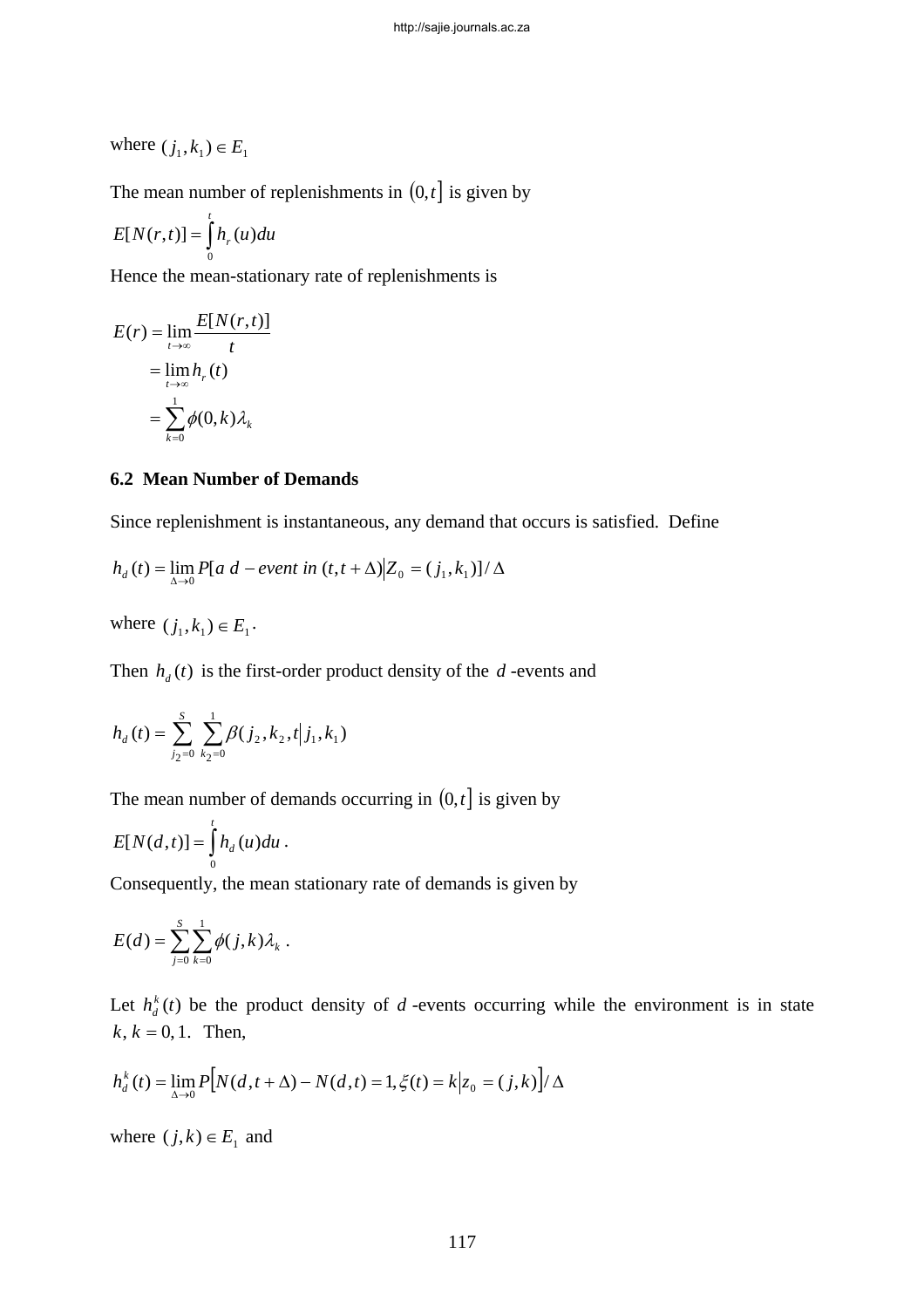$$
h_d^k(t) = \sum_{j=0}^s \beta(j,k,t|j_1.k_1); \quad k = 0,1.
$$

Consequently,  $h_d(t) = h_d^0(t) + h_d^1(t)$ 

# **6.3 Mean Number of Perished Items**

For the first-order product density  $h_{\pi}(t)$  of the point process of  $\pi$ -events,

$$
h_\pi(t) = \sum_{j=0}^S \sum_{k=0}^1 \beta(j,k,t|j_1,k_1) j \mu_k
$$

where  $(j_1, k_1) \in E_1$ .

The mean number of items that perish in the interval  $(0, t]$  is then given by

$$
E[N(\pi,t)] = \int_{0}^{t} h_{\pi}(u) du
$$

and the mean-stationary rate of items that perish is

$$
E(\pi) = \lim_{t \to \infty} \frac{E[N(\pi, t)]}{t}
$$

$$
= \lim_{t \to \infty} h_{\pi}(t)
$$

$$
= \sum_{j=0}^{S} \sum_{k=0}^{1} \phi(j, k) j \mu_{k}
$$

# **7. COST ANALYSIS**

The profit per unit time is defined as follows:

$$
P_f = \sum_{k=0}^{1} E(d_k) c_{d_k} - [E(r)(S+1)c_b + \sum_{k=0}^{1} E(r_k)CR_k] - \sum_{j=0}^{s} \mathcal{G}(j)c_j - E(\pi)c_{\pi}
$$

where

| $c_{d_k}$      | : Selling price of one item when the environment is in state k, $k = 0, 1$ |
|----------------|----------------------------------------------------------------------------|
| c <sub>b</sub> | : Buying cost of one item                                                  |
| $CR_{\iota}$   | : Cost of replenishment when the environment is in state k, $k = 0, 1$     |
| $c_i$          | : Holding cost when the inventory level is j                               |
| $c_{\pi}$      | : Salvage cost of one perished item                                        |
| $P_{\epsilon}$ | : Profit per unit time in the long run                                     |
|                |                                                                            |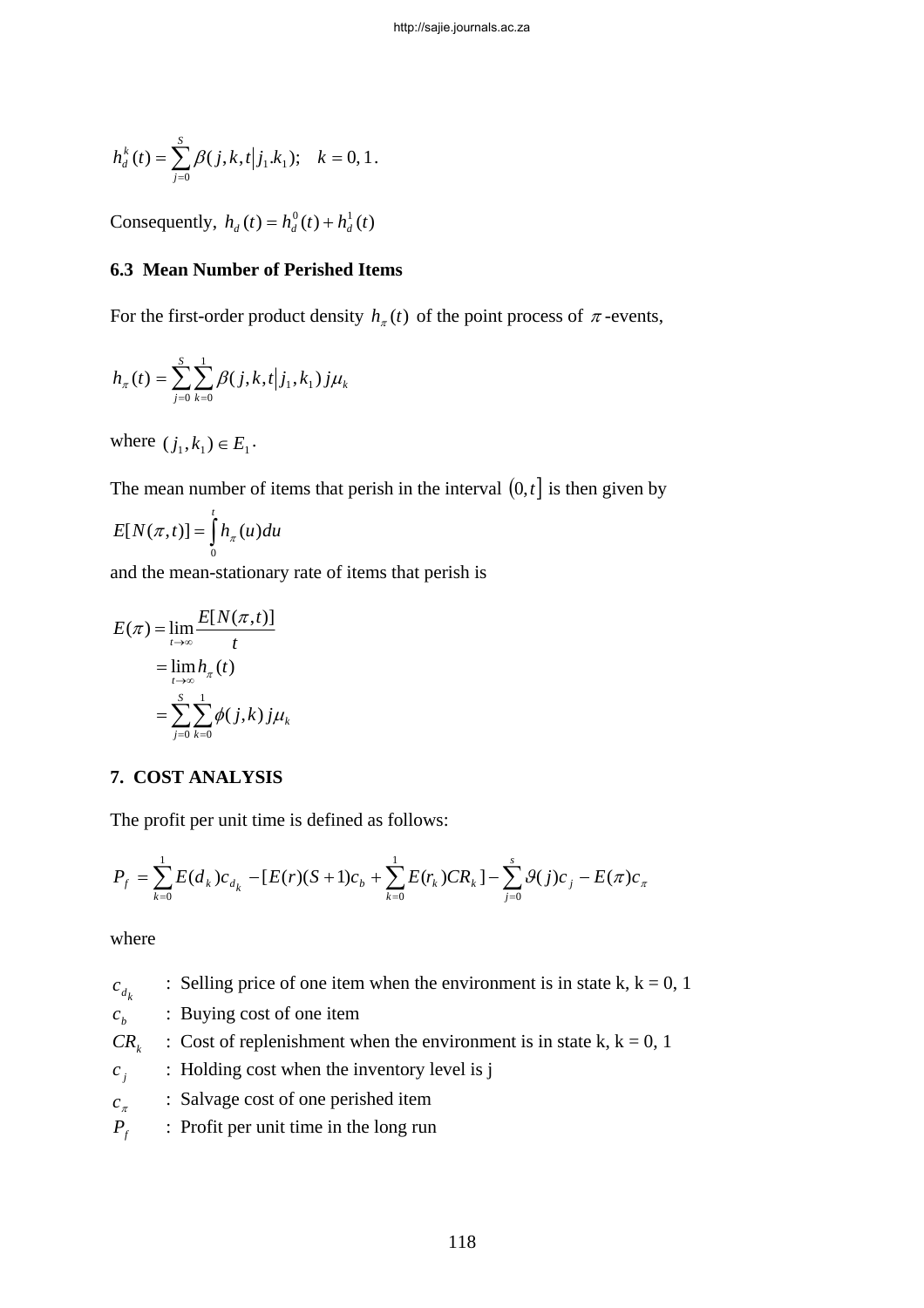#### **8. TOTAL SALE PROCEEDS**

Assuming the following:

- (i) The demand rate is a constant and is the same for all time  $t > 0$ .
- (ii) The selling price of one item is  $c_k$  when the environment is in state  $k$ ,  $k = 0, 1$ .

For the stochastic process  $\beta(t)$  defined by

$$
\beta(T) = \int_{0}^{t} \xi(u) du
$$

Then  $\beta(t)$  represents the total time in  $(0, t)$  during which the environment is in state 1.

Consequently, the total time in  $(0, t)$  during which the environment is in state 0 is  $t - \beta(t)$ . Tackacs (1957a,b) has investigated and obtained the distribution function of  $\beta(t)$  as

$$
\Omega(t,x) = \sum_{n=0}^{\infty} H^{(n)}(x) [G^{(n)}(t-x) - G^{(n+1)}(t-x)]
$$

where  $G(x) = P[X_n \le x],$ 

and

$$
H(x) = P[Y_n \le x],
$$
  
\n
$$
H^{(0)}(x) = \begin{cases} 1 & \text{if } x \ge 0 \\ 0 & \text{if } x < 0 \end{cases}
$$
  
\n
$$
G^{(0)}(x) = 1
$$

Since  $N(d,t)$  represents the total number of demands which have occurred up to time *t*, the total sale proceeds to time *t* is given by

$$
S(t) = c_0 + c_0 N(d, t - \beta(t)) + c_1 N(d, \beta(t))
$$
\n(8.1)

Assuming that  $N(d,t)$  is a stationary renewal process, equation (8.1) can be expressed as

$$
S(t) = c_0 + c_0 N(d, t) + (c_1 - c_0) N(d, \beta(t))
$$
\n(8.2)

For simplicity, assume that  $c_1 = mc_0$ , where *m* is a fixed positive integer. Setting

$$
\widetilde{S}(t) = \frac{[S(t) - c_0]}{c_0}
$$

The equation (8.2) simplifies as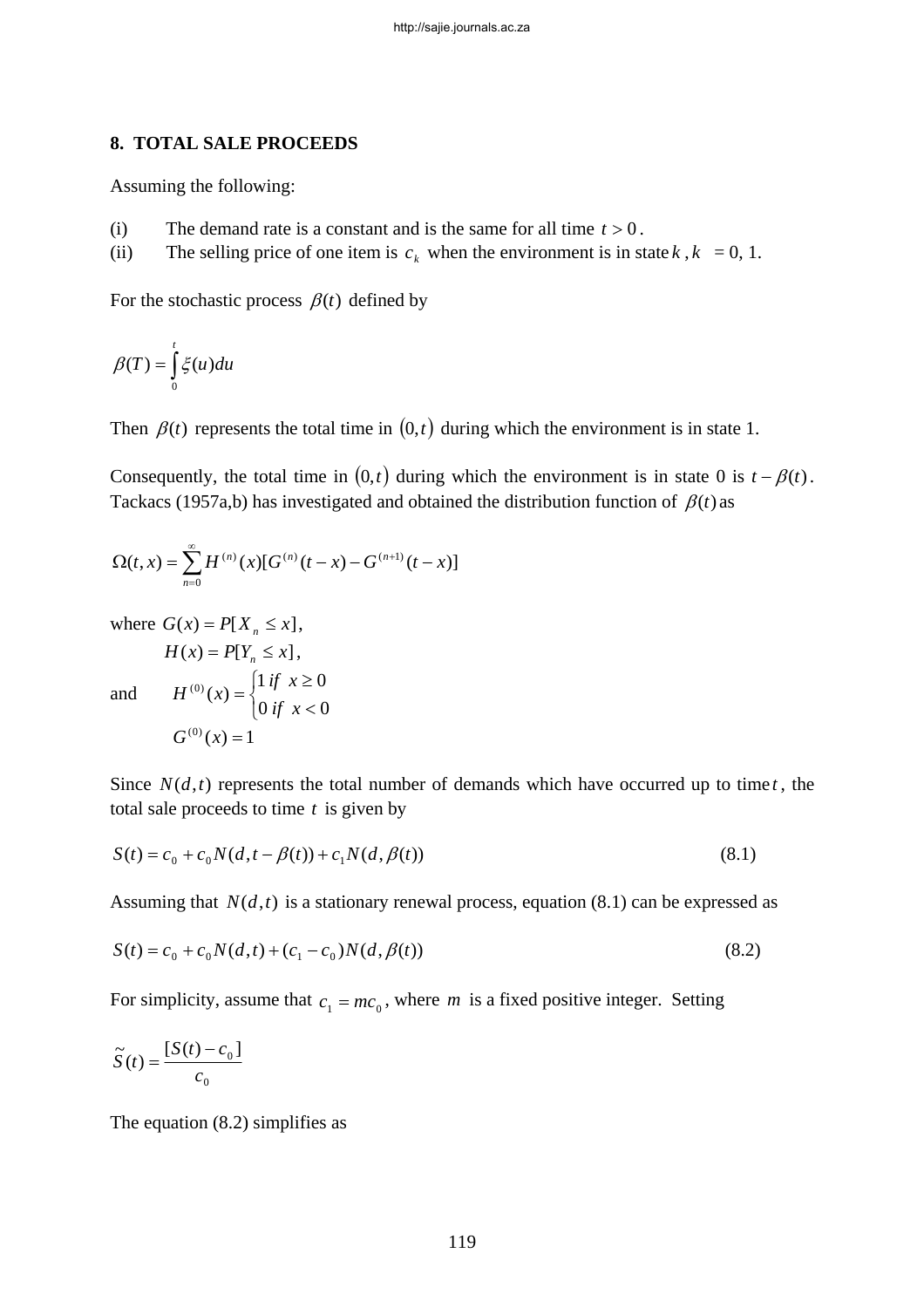$$
\widetilde{S}(t) = N(d,t) + (m-1)N(d,\beta(t))
$$
\n(8.3)

In order to determine the probability distribution of  $S(t)$ , the joint probability distribution of  $N(d,t)$  and  $N(d, \beta(t))$  is required.

Define  $\alpha(i, j, t) = P[N(d, t) = 1; N(d, \beta(t)) = j]$ 

Since  $N(d, \beta(t))$  and  $N(d, t - \beta(t))$  are stochastically independent,

$$
\alpha(i, j, t) = P[N(d, \beta(t)) = j, N(d, t - \beta(t)) = i - j]
$$

$$
= e^{-\lambda t} \frac{\lambda^{i}}{i!} {i \choose j} \int_{0}^{t} u^{j} (t - u)^{i - j} d_{u} \Omega(t, u)
$$
(8.4)

For any non-negative integer k, the event  $(\tilde{S}(t) = k)$  occurs if and only if one of the following events occurs:

$$
[N(d, \beta(t)), N(d, t) = k - (m-1)j]; \quad j = 0, 1, 2, \dots, r
$$

where *r* is the largest integer less than or equal to  $\left\lfloor \frac{k}{m} \right\rfloor$  $\mathsf{L}$ *m*  $\lfloor k \rfloor$ .

Consequently,

$$
P[\tilde{S}(t) = k] = \sum_{j=0}^{r} P[N(d, \beta(t)) = j, N(d, t) = k - (m - 1)j]
$$
  
= 
$$
\sum_{j=0}^{r} \alpha(k - (m - 1)j, j, t)
$$
 (8.5)

Further specializing to the case where

$$
G(x) = \begin{cases} 1 - e^{-ax} & \text{if } x > 0\\ 0 & \text{otherwise} \end{cases}
$$
  

$$
H(x-k) = \begin{cases} 1 & \text{if } x > k\\ 0 & \text{otherwise} \end{cases}
$$

The following results from the work of Tackacs (1957a,b):

$$
\Omega(t,x) = \sum_{n=0}^{\infty} e^{-a(t-x)} \frac{\left[a(t-x)\right]^n}{n!} U(x-nk)
$$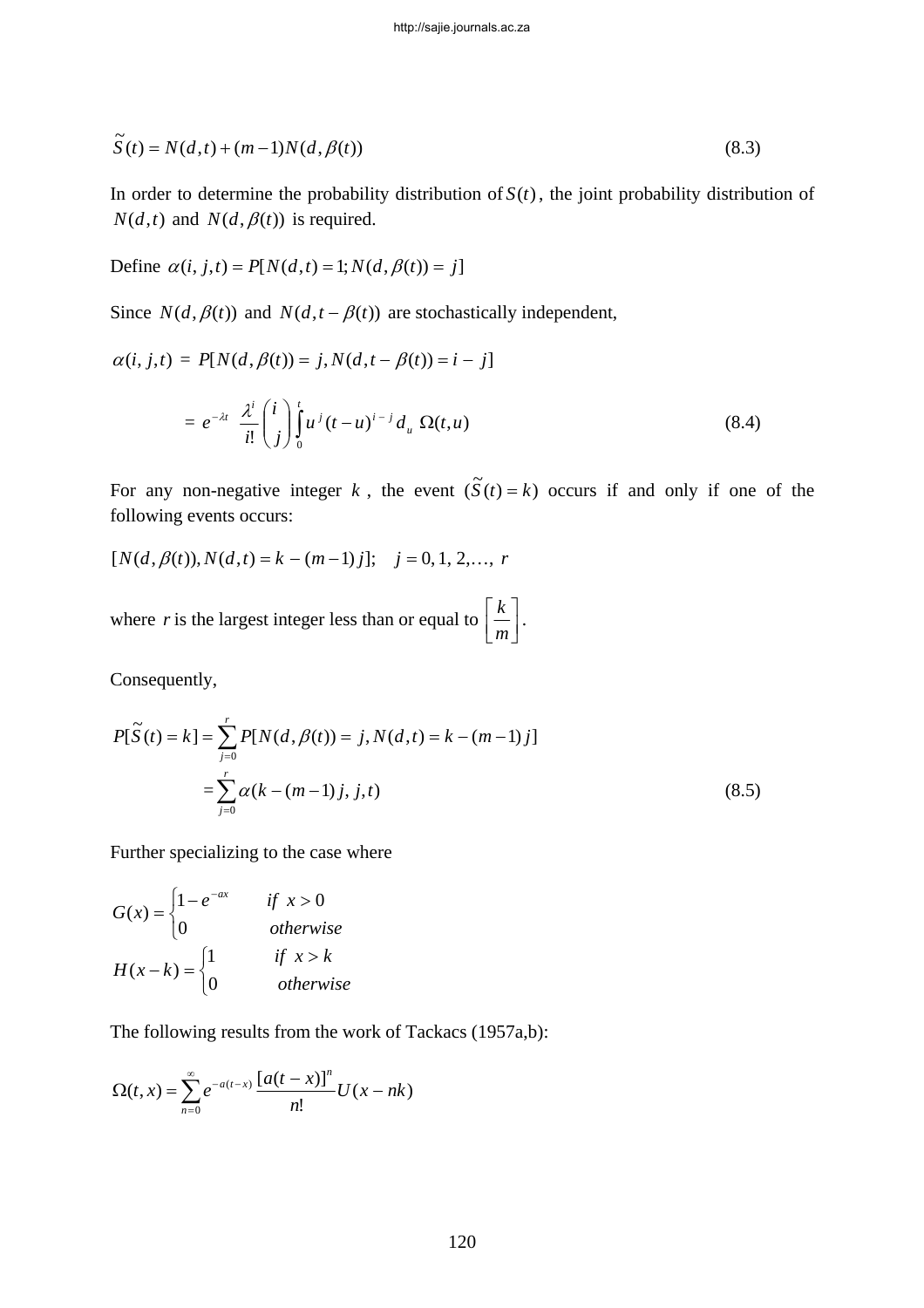where  $U(.)$  stands for the Heaviside function. Now, for this particular case, the pdf of  $\beta(t)$ is given by

$$
\omega(t,x) = \frac{e^{-a(t-x)}\left[a(t-x)\right]^{\left[\frac{x}{k}\right]}}{\left[\frac{x}{k}\right]}, \quad \delta(x - \left[\frac{x}{k}\right]k) + \frac{ae^{-a(t-x)}\left[a(t-x)\right]^{\left[\frac{x}{k}\right]}}{\left[\frac{x}{k}\right]}, \quad 0 \le x \le t \quad (8.6)
$$

Using (8.6) the expression for  $\alpha(i, j, t)$  is derived:

$$
\alpha(i, j, t) = e^{-\lambda t} \frac{\lambda^t}{i!} \binom{i}{j} \int_0^t x^j (t - x)^{i - j} W(t, x) dx \tag{8.7}
$$

The following cases are applicable:

**Case (i)** Let  $k > t$ , then from (8.6)

$$
\omega(t,x) = e^{-a(t-x)} \delta(x) + a e^{-a(t-x)}
$$

and hence, from (8.7) we get

$$
\alpha(i, j, t) = e^{-\lambda t} \frac{\lambda^{i}}{i!} {i \choose j}^{t} x^{j} (t - x)^{i-j} a e^{-a(t - x)} dx
$$
\n(8.8)

**Case (ii)** Let  $k < t$ , note that, for some positive integer *n*,  $nk < t \le (n+1)k$  and so,

$$
\alpha(i, j, t) = e^{-\lambda t} \frac{\lambda^i}{i!} \binom{i}{j} (I_1 + I_2)
$$
\n(8.9)

where

$$
I_{1} = a \int_{0}^{k} x^{j} (t - x)^{i - j} e^{-a(t - x)} dx
$$
\n
$$
I_{2} = \sum_{r=1}^{n} [(rk)^{j} (t - rk)^{i - j} e^{-a(t - rk)} + \sum_{r=1}^{n-1} \int_{rk}^{(r+1)k} x^{j} (t - x)^{i - j} a e^{-a(t - x)} \frac{[a(t - x)]^{r}}{r!} dx
$$
\n
$$
+ \int_{nk}^{t} x^{j} (t - x)^{i - j} a e^{-a(t - x)} \frac{[a(t - x)]^{n}}{n!} dx
$$
\n(8.11)

As  $\alpha(i, j, t)$  is explicitly known in all the cases, the probability distribution of  $\tilde{S}(t)$  is obtained from (8.5).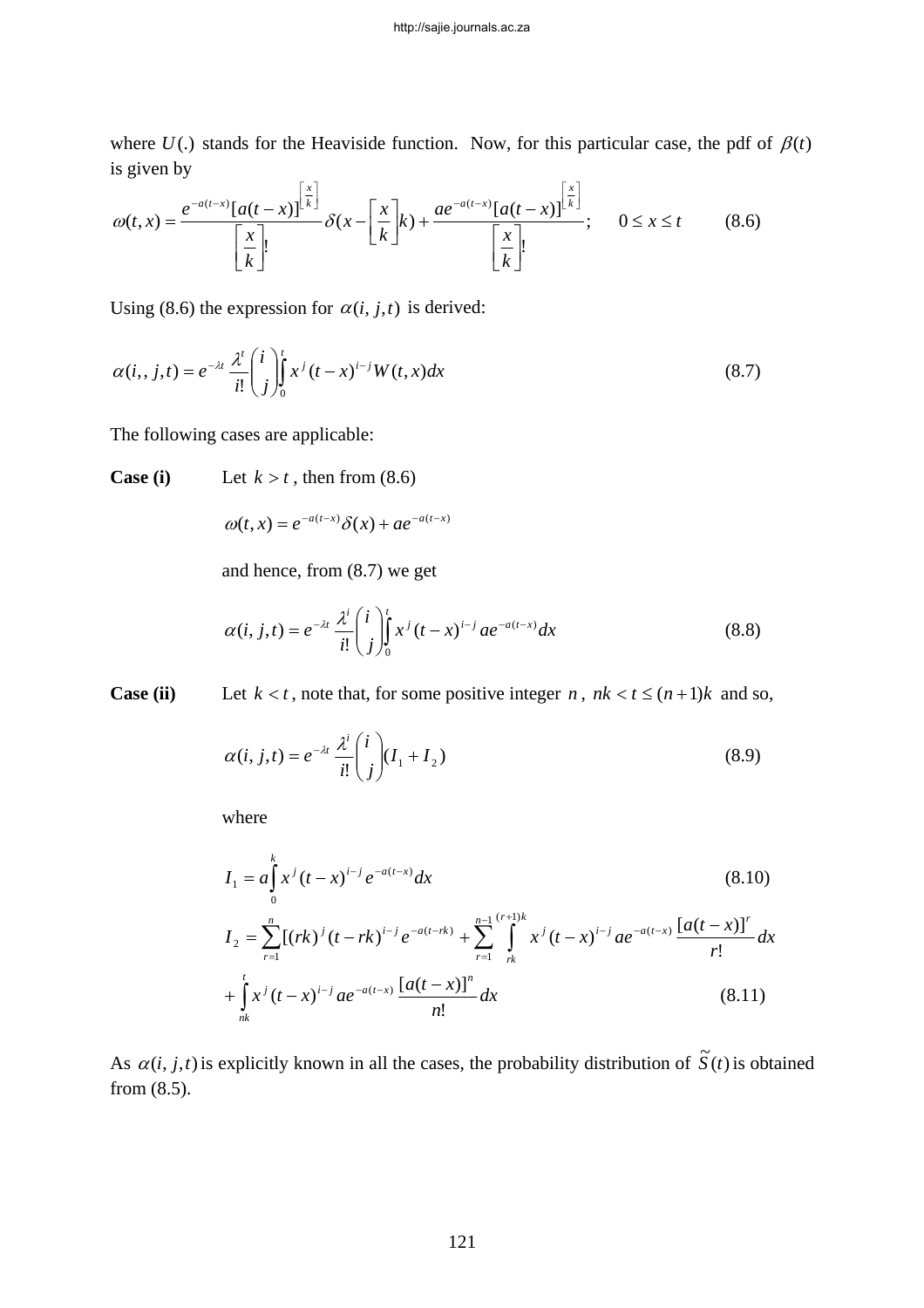#### **9. THE TOTAL COST OF REPLENISHMENT**

Let the cost of replenishment be  $CR_k$  when the environment is in state  $k, k = 0, 1$  and  $C(t)$  be the total cost of replenishments up to time *t* . Proceeding as in Paragraph 8,

$$
C(t) = CR_0 + CR_0 N(r, t) + (CR_1 - CR_0)N(r, \beta(t))
$$
\n(9.1)

Where  $N(r, t)$  represents the number of replenishments made in the interval  $(0, t]$ . Setting 0  $\widetilde{C}(t) = \frac{(C(t) - CR_0)}{C}$  $\widetilde{C}(t) = \frac{(C(t) - CR_0)}{CR_0}$  and taking  $CR_1 = mCR_0$  in (9.1), where *m* is a positive integer constant,

$$
\widetilde{C}(t) = N(r, t) + (m - 1)N(r, \beta(t))
$$
\n(9.2)

Consequently,

$$
P[\tilde{C}(t) = k] = \sum_{j=0}^{n} P[N(r, \beta(t)) = j, N(r, t) = k - (m - 1)j]
$$
\n(9.3)

where *n* is the largest integer less than or equal to  $\left\lfloor \frac{k}{m} \right\rfloor$  $\vert$ *m*  $\frac{k}{-}$ .

Since the event  ${N(r, \beta(t)) = j, N(r,t) = k - (m-1)j}$  is equivalent to the event  ${N(r, \beta(t)) = j, N(r,t - \beta(t)) = k - mj}$ ,  $N(r, \beta(t))$  and  $N(r,t - \beta(t))$  are independent, and that

$$
P[N(r,t) = j] = P[j(S+1) \le N(d,t) < (j+1)(S+1)]
$$
  
= 
$$
\sum_{i=j(S+1)}^{(j+1)(S+1)-1} P[N(d,t) = i]
$$
  
= 
$$
\sum_{i=j(S+1)}^{(j+1)(S+1)-1} \frac{e^{-\lambda t} (\lambda t)^i}{i!}
$$
  
= 
$$
\sigma(j,t) \quad ; (say)
$$

Equation (9.3) yields explicitly that

$$
P[\widetilde{C}(t) = k] = \sum_{j=0}^{n} \int_{0}^{t} \sigma(j, u) \sigma(k - mj, t - u) d_u \Omega(t, u)
$$

#### **10. NUMERICAL ILLUSTRATION**

In this section, numerical examples illustrate the functioning of the inventory system operating in a random environment.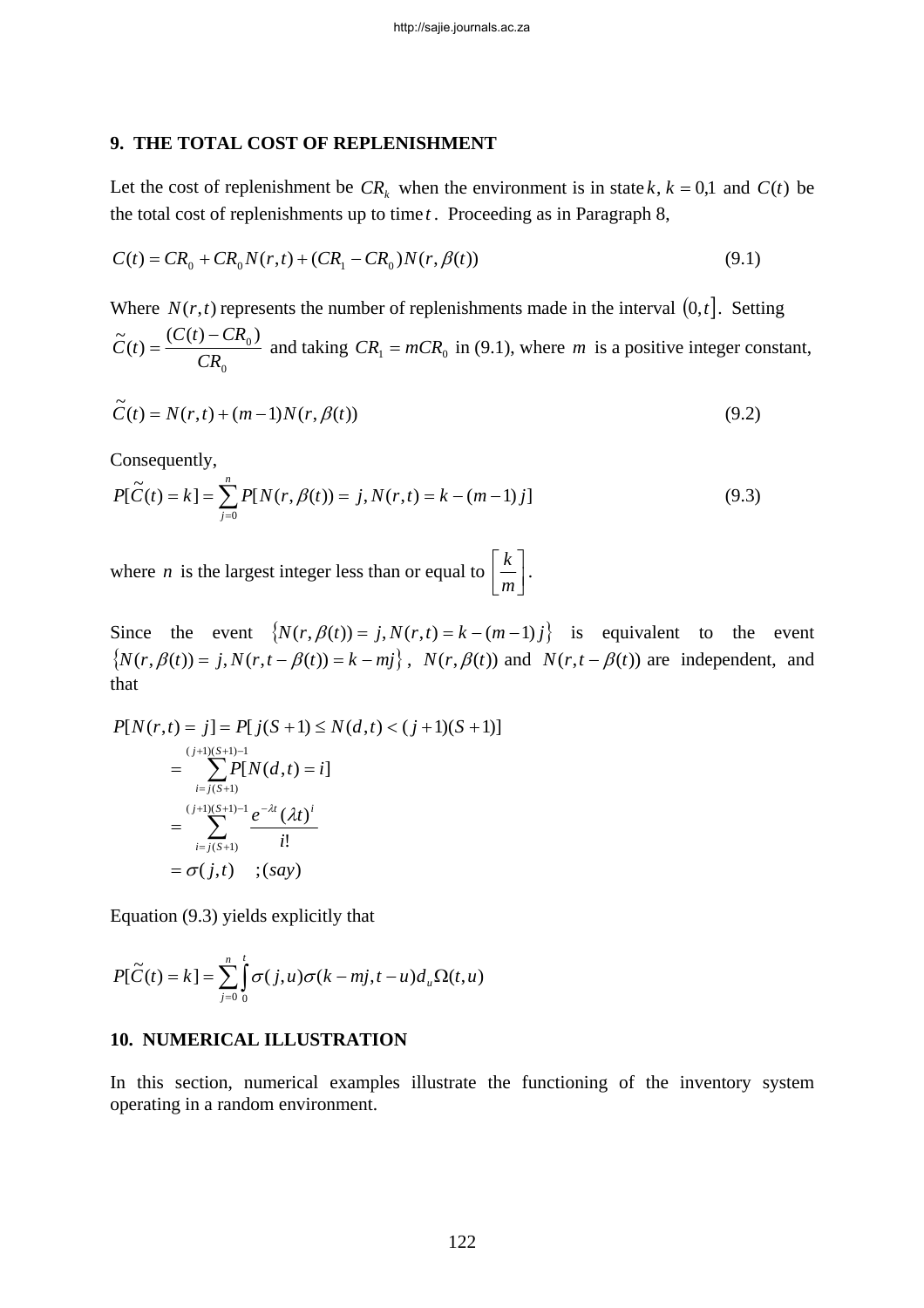### **10.1 Analysis of Measures of System Performance**

First, considering the various measures obtained in Paragraph 6 and 7, their behaviour under the following cases are obtained:

- **Case (i):**  $\lambda_0$  varies from 10.0 to 200; S = 3,  $\lambda_1$  = 50.0,  $\mu_0$  = 10.0,  $\mu_1$  = 20.0,  $\nu_0$  = 1.5,  $\nu_1$  = 2.5.
- **Case (ii)**:  $\lambda_1$  varies from 50.0 to 250; S = 3,  $\lambda_0$  = 10.0,  $\mu_0$  = 10.0,  $\mu_1$  = 20.0,  $v_0$  = 1.5,  $v_1$  = 2.5.

**Case (iii)**:  $\mu_0$  varies from 10.0 to 20.0;  $\lambda_0 = 10.0$ ,  $\lambda_1 = 50.0$ ,  $\mu_1 = 20.0$ ,  $v_0 = 1.5$ ,  $v_1 = 2.5$ .

**Case (iv):**  $\mu_0$  varies from 10.0 to 20.0;  $\lambda_0 = 10.0$ ,  $\lambda_1 = 50.0$ ,  $\mu_0 = 10.0$ ,  $v_0 = 1.5$ ,  $v_1 = 2.5$ .

The results for each of these cases are given in Tables 2 to 5. In all the above four cases, the following values is assumed for the costs in order to determine the mean-rate of the total profit (PF):

 $C_{d0} = 100.0$ ,  $C_{d1} = 150.0$ ,  $C_{R0} = 10.0$ ,  $C_{r1} = 20.0$ ,  $C_i = 5.0$ ,  $C_b = 50.0$ ,  $C_{\pi} = 3.0$ 

|                       | Mean rate of         |                  |                                 |                     |
|-----------------------|----------------------|------------------|---------------------------------|---------------------|
|                       | <b>Replenishment</b> | <b>Demands</b>   | <b>Perished</b><br><b>Items</b> | <b>Total Profit</b> |
| $\lambda_0$ increases | Increases            | Increases        |                                 | Increases           |
| $\lambda_1$ increases | Increases            | <b>Increases</b> |                                 | Increases           |
| $\mu_0$ increases     |                      |                  | <b>Increases</b>                | Decreases           |
| $\mu_1$ increases     |                      |                  | Increases                       | Decreases           |

A consolidated overview of the results are provided in Table 1 below:

### **Table 1: Overview of the Analysis of System Performance Measures**

### **10.2 Analysis of Probability Distributions**

The probability distribution of the total sale proceeds obtained in Paragraph 8 is considered and evaluated numerically by assuming the following values for the parameters:

 $m = 2$ ,  $k = 10$ ,  $t = 10$ 

Fixing the demand rate  $\lambda = 0.3$ , the value of a is increased to obtain the values of the probability  $P[S(10) = 10]$  corresponding to the cases  $K = 8$  and  $K = 20$  (see Table 6).

Fixing a = 0.00006, the demand rate of  $\lambda$  is increased to obtain the values of P[S(10) = 10] corresponding to  $K = 8$  and  $K = 20$  (see Table 7).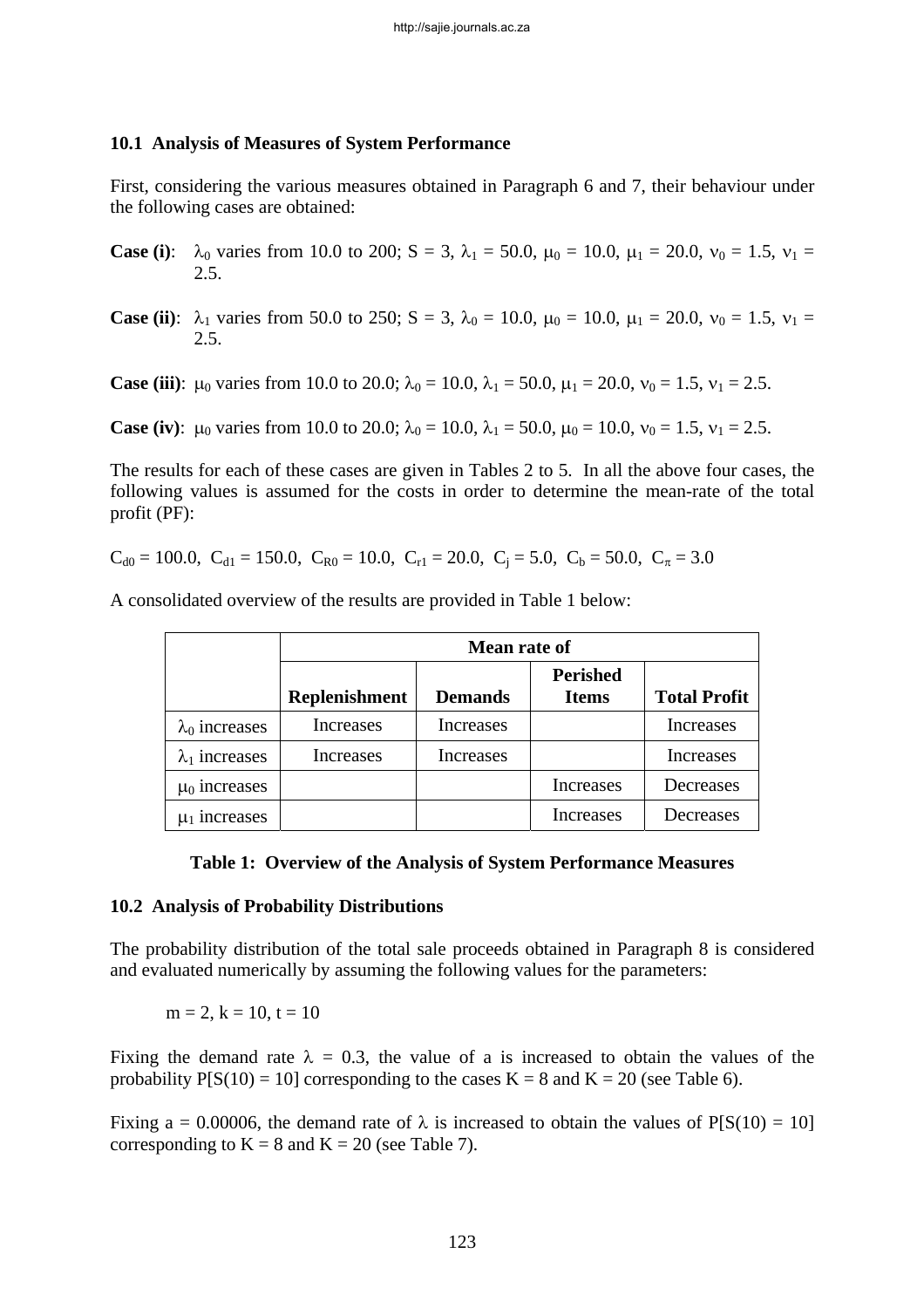The time dependent behaviour of  $P[S(t) = k]$ , in the interval  $0 < t < 10$  is also illustrated. For this purpose,  $k = 5$ ,  $a = 0.00001$  and  $K = 6$  to obtain  $P[S(t) = 5]$ ,  $0 < t < 10$  for three cases  $\lambda =$ 0.1,  $\lambda = 0.2$  and  $\lambda = 0.3$  (see Table 8). It is noted that the probability increases as time increases in (0, 10) and that the probability increases as the demand rate  $\lambda$  increases.

Finally, the probability distribution of the total cost of replenishment obtained in Paragraph 9 are considered and evaluated numerically by assuming the following values for the parameters:

 $m = 2, k = 10, t = 10$ 

Fixing the demand rate  $\lambda = 3.0$ , the value of a is increased. Note that the probability P[C(10)  $= 10$ ] increases for both cases K = 8 and K = 10 as detailed in Table 9.

Fixing a = 0.00006 and increasing λ, note that the probability decreases for both cases K = 8 and  $K = 10$  as per Table 10.

The time-dependent behaviour of  $P[C(t) = k]$ ,  $0 < t < 10$  is illustrated by assuming K = 20, a = 0.00006 and considering three cases:  $\lambda = 3.0, 3.2, 3.4$  as detailed in Table 11.

|             |           | S = 3, $\lambda_1$ = 50.0, $\mu_0$ = 10.0, $\mu_1$ = 20.0, $v_0$ = 1.5, $v_1$ = 2.5 |           |            |  |
|-------------|-----------|-------------------------------------------------------------------------------------|-----------|------------|--|
| $\lambda_0$ | <b>RR</b> | <b>RD</b>                                                                           | <b>RP</b> | PF         |  |
|             |           |                                                                                     |           |            |  |
| 10.0        | 6.25000   | 25.00000                                                                            | 20.62500  | 2011.25000 |  |
| 20.0        | 7.81250   | 31.24999                                                                            | 20.62500  | 2308.12500 |  |
| 30.0        | 9.37500   | 37.50000                                                                            | 20.62500  | 2605.00000 |  |
| 40.0        | 10.93750  | 43.74999                                                                            | 20.62500  | 2901.87500 |  |
| 50.0        | 12.50000  | 49.99999                                                                            | 20.62500  | 3198.75000 |  |
| 60.0        | 14.06250  | 56.24998                                                                            | 20.62499  | 3495.62500 |  |
| 70.0        | 15.62499  | 62.49998                                                                            | 20.62499  | 3792.50000 |  |
| 80.0        | 17.18751  | 68.75002                                                                            | 20.62500  | 4089.37500 |  |
| 90.0        | 18.75000  | 74.99999                                                                            | 20.62500  | 4386.25100 |  |
| 100.0       | 20.31250  | 81.24999                                                                            | 20.62500  | 4683.12500 |  |
| 110.0       | 21.87499  | 87.49996                                                                            | 20.62499  | 4979.99900 |  |
| 120.0       | 23.43749  | 93.74997                                                                            | 20.62499  | 5276.87400 |  |
| 130.0       | 25.00000  | 99.99999                                                                            | 20.62500  | 5573.75000 |  |
| 140.0       | 26.56249  | 106.25000                                                                           | 20.62499  | 5870.62400 |  |
| 150.0       | 28.12498  | 112.49990                                                                           | 20.62499  | 6167.49700 |  |
| 160.0       | 29.68750  | 118.75000                                                                           | 20.62500  | 6464.37500 |  |
| 170.0       | 31.24999  | 124.99990                                                                           | 20.62499  | 6761.24800 |  |
| 180.0       | 32.81248  | 131.24990                                                                           | 20.62499  | 7058.12300 |  |
| 190.0       | 34.37499  | 137.50000                                                                           | 20.62500  | 7355.00100 |  |
| 200.0       | 35.93749  | 143.75000                                                                           | 20.62499  | 7651.87400 |  |
|             |           |                                                                                     |           |            |  |

### **Table 2: Measures of Performance versus Demand Rate varying in environment in state 0**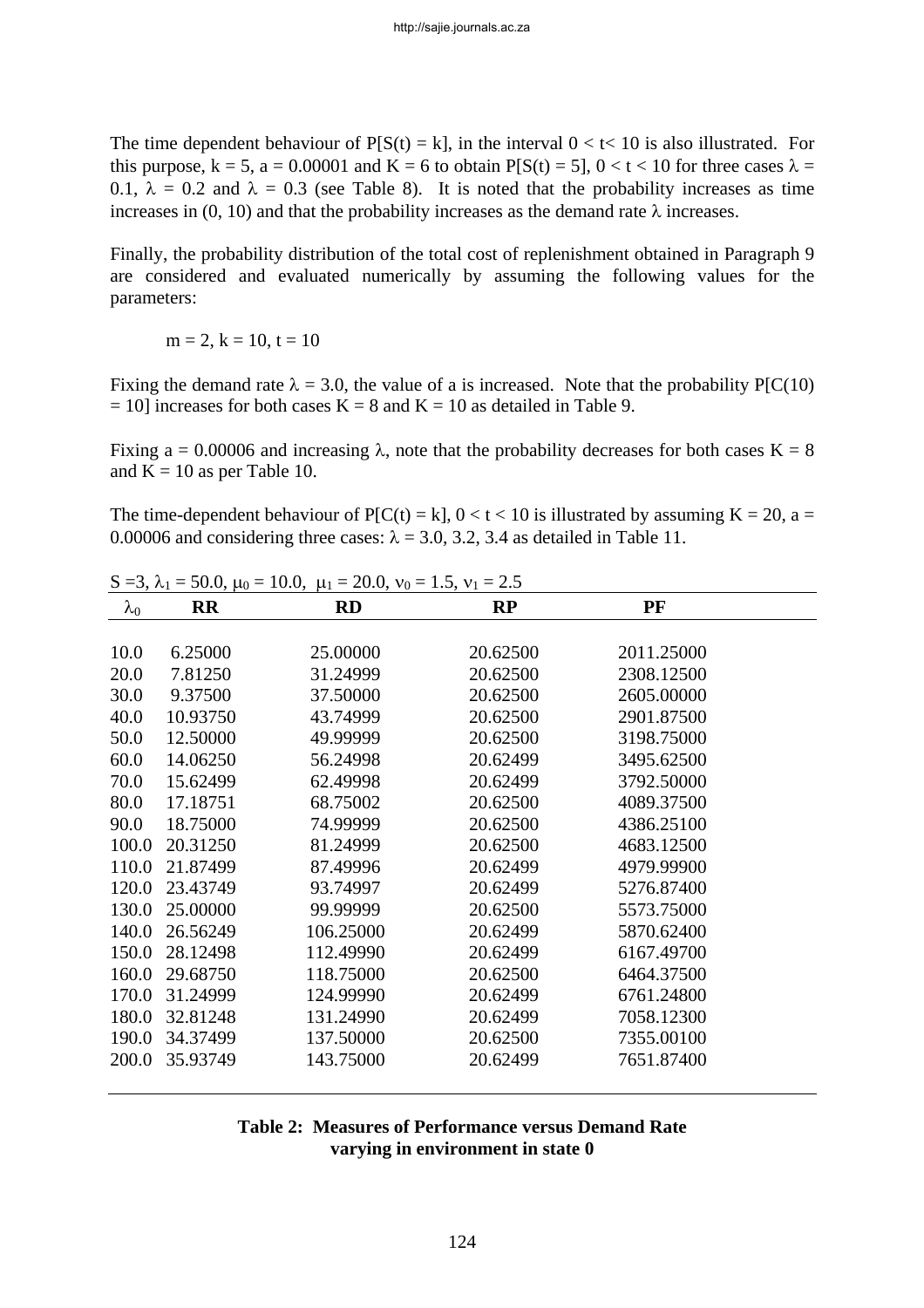| . • v∪      | $10.0, \mu v$ | $10.0, \mu_1$<br>$=$ $\cdots$ , $\cdots$ | $\ldots, \ldots$ |            |  |
|-------------|---------------|------------------------------------------|------------------|------------|--|
| $\lambda_1$ | <b>RR</b>     | <b>RD</b>                                | RP               | PF         |  |
|             |               |                                          |                  |            |  |
| 50.0        | 6.25000       | 25.00000                                 | 20.62500         | 2011.25000 |  |
| 60.0        | 7.18750       | 28.75000                                 | 20.62500         | 2367.50000 |  |
| 70.0        | 8.12500       | 32.50000                                 | 20.62500         | 2723.75000 |  |
| 80.0        | 9.06250       | 36.25002                                 | 20.62501         | 3080.00200 |  |
| 90.0        | 9.99999       | 39.99997                                 | 20.62498         | 3436.24800 |  |
| 100.0       | 10.93749      | 43.74998                                 | 20.62499         | 3792.49900 |  |
| 110.0       | 11.87500      | 47.49999                                 | 20.62500         | 4148.75000 |  |
| 120.0       | 12.81250      | 51.25000                                 | 20.62500         | 4505.00000 |  |
| 130.0       | 13.74999      | 54.99997                                 | 20.62499         | 4861.24900 |  |
| 140.0       | 14.68750      | 58.75000                                 | 20.62500         | 5217.50000 |  |
| 150.0       | 15.62499      | 62.49998                                 | 20.62499         | 5573.75000 |  |
| 160.0       | 16.56249      | 66.24998                                 | 20.62499         | 5930.00000 |  |
| 170.0       | 17.50001      | 70.00002                                 | 20.62501         | 6286.25300 |  |
| 180.0       | 18.43749      | 73.74995                                 | 20.62498         | 6642.49700 |  |
| 190.0       | 19.37498      | 77.49995                                 | 20.62499         | 6998.74800 |  |
| 200.0       | 20.31248      | 81.24990                                 | 20.62498         | 7354.99200 |  |
| 210.0       | 21.25000      | 84.99998                                 | 20.62500         | 7711.25000 |  |
| 220.0       | 22.18750      | 88.75002                                 | 20.62500         | 8067.50200 |  |
| 230.0       | 23.12497      | 92.49989                                 | 20.62498         | 8423.74300 |  |
| 240.0       | 24.06249      | 96.24995                                 | 20.62499         | 8779.99700 |  |
| 250.0       | 24.99999      | 99.99998                                 | 20.62500         | 9136.24900 |  |
|             |               |                                          |                  |            |  |

S = 3,  $\lambda_0$  = 10.0,  $\mu_0$  = 10.0,  $\mu_1$  = 20.0,  $v_0$  = 1.5,  $v_1$  = 2.5

# **Table 3: Measures of Performance versus Demand Rate varying in state 1**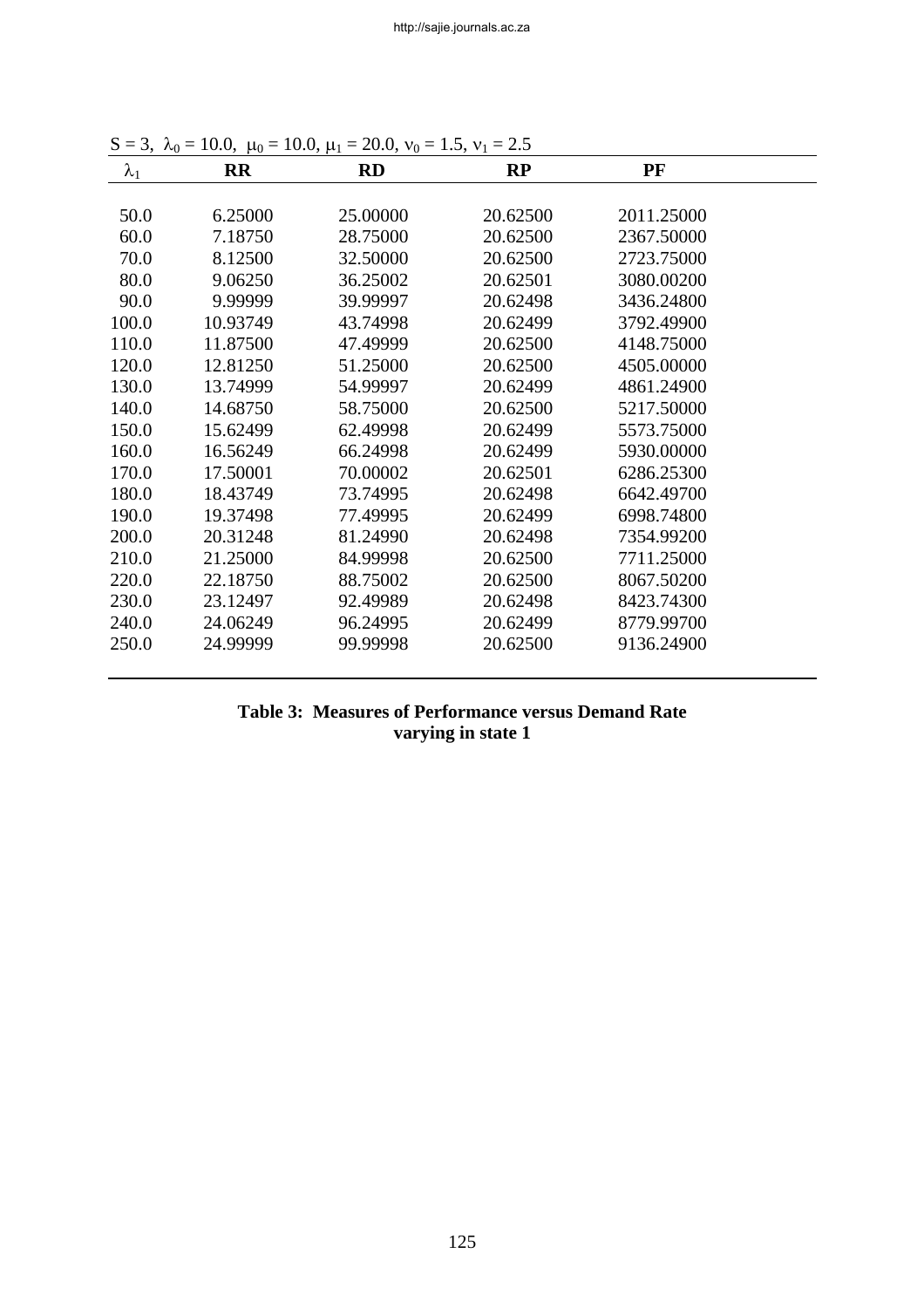| $\lambda_0$ | <b>RR</b> | <b>RD</b> | RP       | PF         |  |
|-------------|-----------|-----------|----------|------------|--|
|             |           |           |          |            |  |
| 10.0        | 6.25000   | 25.00000  | 20.62500 | 2011.25000 |  |
| 10.5        | 6.25000   | 25.00000  | 21.09375 | 2009.84400 |  |
| 11.0        | 6.25000   | 25.00000  | 21.56250 | 2008.43800 |  |
| 11.5        | 6.25000   | 25.00000  | 22.03125 | 2007.03200 |  |
| 12.0        | 6.25000   | 25.00000  | 22.50000 | 2005.62500 |  |
| 12.5        | 6.25000   | 25.00000  | 22.96875 | 2004.21900 |  |
| 13.0        | 6.25000   | 25.00000  | 23.43750 | 2002.81300 |  |
| 13.5        | 6.25000   | 25.00000  | 23.90624 | 2001.40600 |  |
| 14.0        | 6.25000   | 25.00000  | 24.37500 | 2000.00000 |  |
| 14.5        | 6.25000   | 25.00000  | 24.84375 | 1998.59400 |  |
| 15.0        | 6.25000   | 25.00000  | 25.31250 | 1997.18800 |  |
| 15.5        | 6.25000   | 25.00000  | 25.78125 | 1995.78100 |  |
| 16.0        | 6.25000   | 25.00000  | 26.25000 | 1994.37500 |  |
| 16.5        | 6.25000   | 25.00000  | 26.71875 | 1992.96900 |  |
| 17.0        | 6.25000   | 25.00000  | 27.18750 | 1991.56300 |  |
| 17.5        | 6.25000   | 25.00000  | 27.65625 | 1990.15600 |  |
| 18.0        | 6.25000   | 25.00000  | 28.12500 | 1988.75000 |  |
| 18.5        | 6.25000   | 25.00000  | 28.59375 | 1987.34400 |  |
| 19.0        | 6.25000   | 25.00000  | 29.06250 | 1985.34400 |  |
| 19.5        | 6.25000   | 25.00000  | 29.53125 | 1984.53100 |  |
| 20.0        | 6.25000   | 25.00000  | 30.00000 | 1983.12500 |  |

 $S = 3, \lambda_0 = 10.0, \lambda_1 = 50.0, \mu_1 = 20.0, \nu_0 = 1.5, \nu_2 = 2.5$ 

# **Table 4: Measures of Performance versus Demand Rate varying in Environment state 0**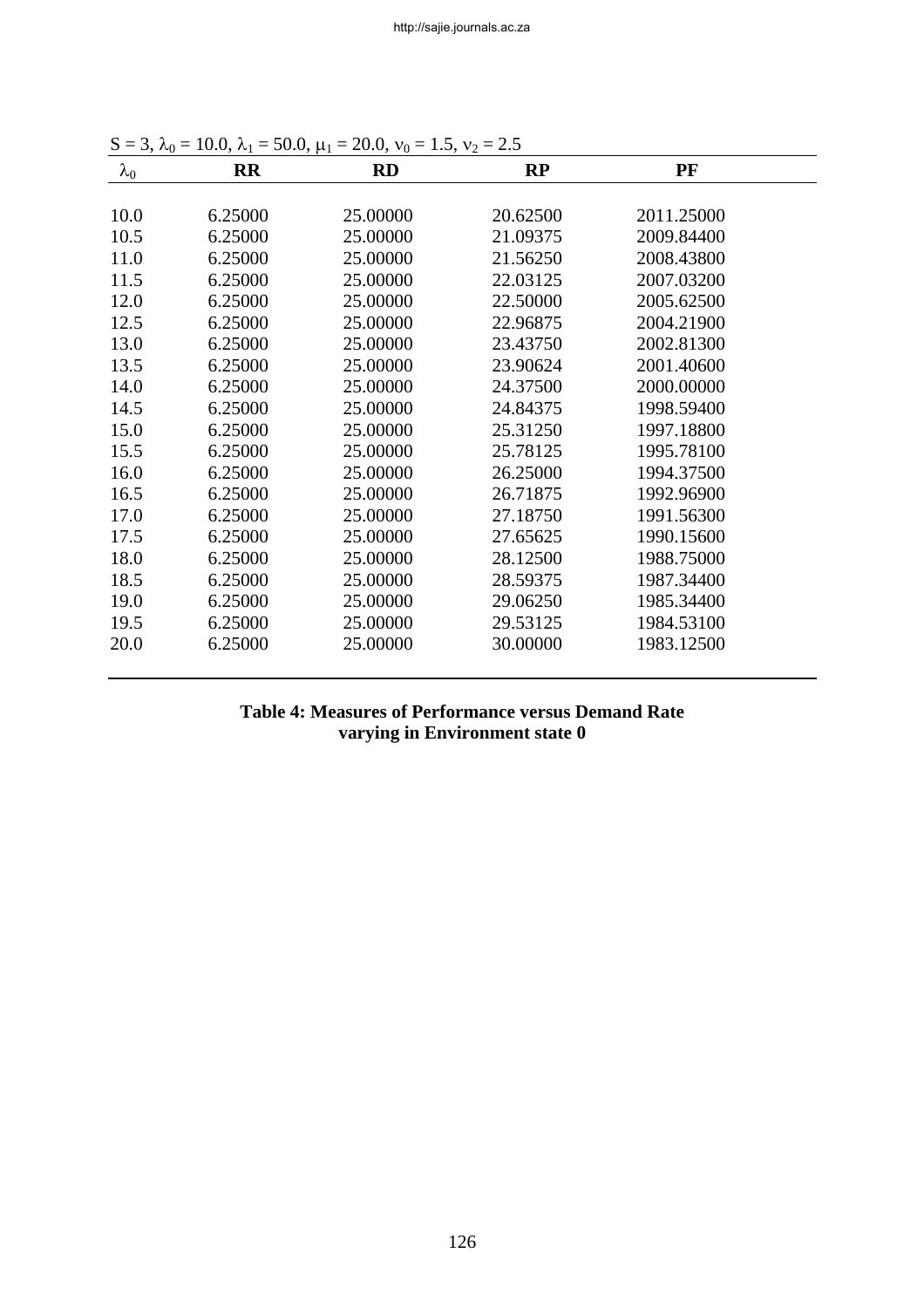| $\lambda_0$ | <b>RR</b> | <b>RD</b> | RP       | PF         |  |
|-------------|-----------|-----------|----------|------------|--|
|             |           |           |          |            |  |
| 10.0        | 6.25000   | 25.00001  | 15.00001 | 2028.12600 |  |
| 10.5        | 6.25000   | 25.00000  | 15.28125 | 2027.28100 |  |
| 11.0        | 6.25000   | 24.99999  | 15.56250 | 2026.43700 |  |
| 11.5        | 6.25000   | 24.99999  | 15.84375 | 2025.59400 |  |
| 12.0        | 6.25000   | 25.00000  | 16.12500 | 2024.75000 |  |
| 12.5        | 6.25000   | 25.00000  | 16.40625 | 2023.90600 |  |
| 13.0        | 6.25000   | 25.00001  | 16.68751 | 2023.06300 |  |
| 13.5        | 6.25000   | 24.99999  | 16.96875 | 2022.21900 |  |
| 14.0        | 6.25000   | 25.00000  | 17.25000 | 2021.37500 |  |
| 14.5        | 6.25000   | 25.00000  | 17.53125 | 2020.53200 |  |
| 15.0        | 6.25000   | 25.00001  | 17.81250 | 2019.68800 |  |
| 15.5        | 6.25000   | 25.00001  | 18.09375 | 2018.84400 |  |
| 16.0        | 6.25000   | 25.00000  | 18.37500 | 2018.00000 |  |
| 16.5        | 6.25000   | 25.00000  | 18.65625 | 2017.15600 |  |
| 17.0        | 6.25000   | 25.00000  | 18.93750 | 2016.31300 |  |
| 17.5        | 6.25000   | 25.00000  | 19.21875 | 2015.46900 |  |
| 18.0        | 6.25000   | 25.00000  | 19.50001 | 2014.62600 |  |
| 18.5        | 6.25000   | 25.00000  | 19.78125 | 2013.78100 |  |
| 19.0        | 6.25000   | 25.00000  | 20.06250 | 2012.93800 |  |
| 19.5        | 6.25000   | 25.00000  | 20.34375 | 2012.09400 |  |
| 20.0        | 6.25000   | 25.00000  | 20.62500 | 2011.25000 |  |
|             |           |           |          |            |  |

S = 3,  $\lambda_0$  = 10.0,  $\lambda_1$  = 50.0,  $\mu_0$  = 10.0,  $v_0$  = 1.5,  $v_1$  = 2.5

# **Table 5: Measures of Performance versus Perishing Rate varying in Environment in State 1**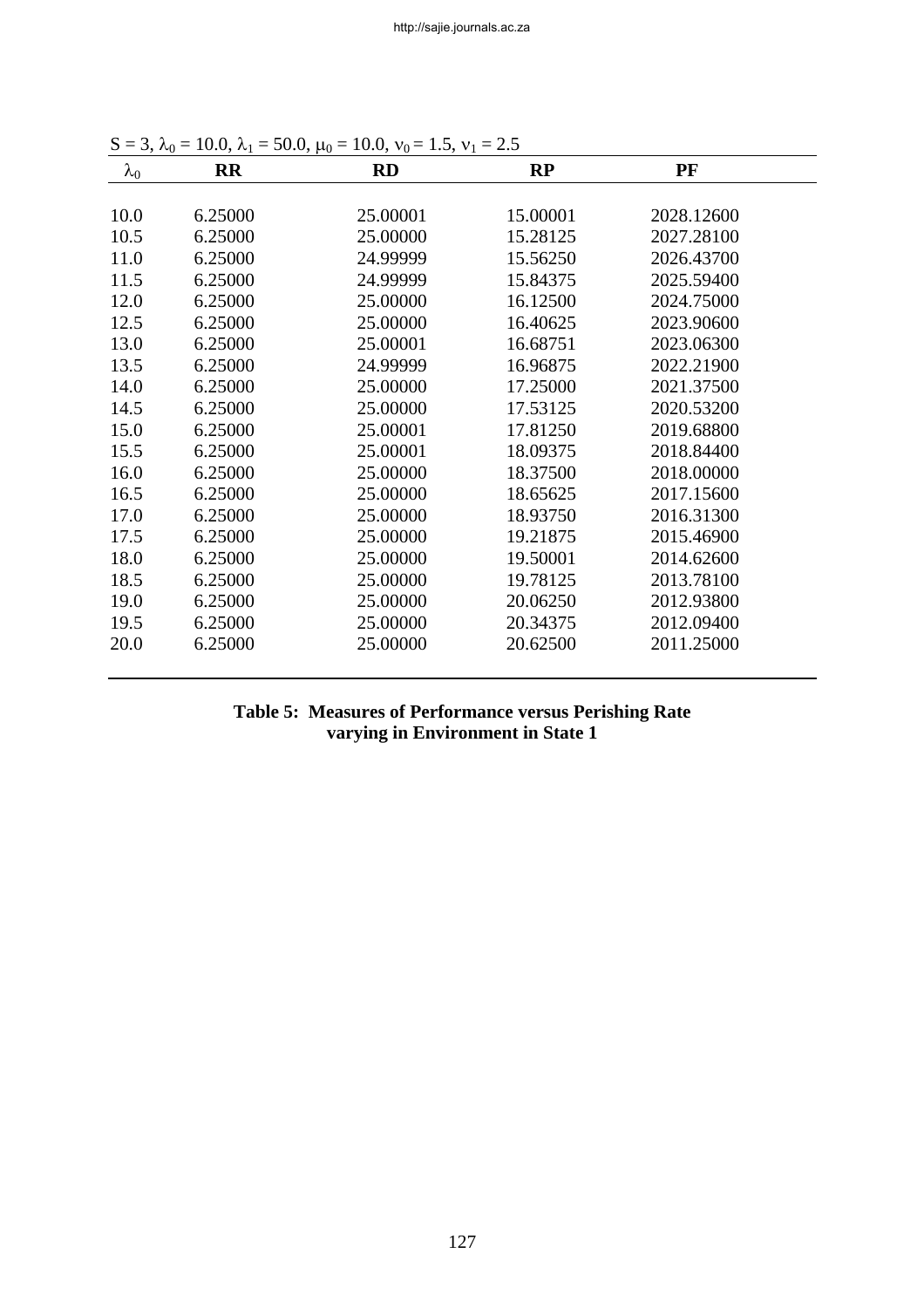| $P[S(10) = 10]$ |           |           |  |  |
|-----------------|-----------|-----------|--|--|
| $K = 8$         | $K = 20$  |           |  |  |
|                 |           |           |  |  |
| 0.0460597       | 0.0000304 |           |  |  |
| 0.0460625       | 0.0000442 |           |  |  |
| 0.0460652       | 0.0000579 |           |  |  |
| 0.0460679       | 0.0000717 |           |  |  |
| 0.0460707       | 0.0000855 |           |  |  |
| 0.0460734       | 0.0000993 |           |  |  |
| 0.0460761       | 0.0001131 |           |  |  |
| 0.0460789       | 0.0001268 |           |  |  |
| 0.0460816       | 0.0001406 |           |  |  |
|                 | 0.0460570 | 0.0000166 |  |  |

|  |  | Table 6: $P[S(10) = 10]$ versus Environment Rate |
|--|--|--------------------------------------------------|
|--|--|--------------------------------------------------|

 $a = 0.00006$ 

|         | $P[S(10) = 10]$ |           |  |
|---------|-----------------|-----------|--|
| a       | $K = 8$         | $K = 10$  |  |
|         |                 |           |  |
| 0.25000 | 0.0290197       | 0.0000099 |  |
| 0.26000 | 0.0322745       | 0.0000112 |  |
| 0.27000 | 0.0356271       | 0.0000124 |  |
| 0.28000 | 0.0390563       | 0.0000138 |  |
| 0.29000 | 0.0425402       | 0.0000151 |  |
| 0.30000 | 0.0460570       | 0.0000166 |  |
| 0.31000 | 0.0495848       | 0.0000180 |  |
| 0.32000 | 0.0531022       | 0.0000195 |  |
| 0.33000 | 0.0565883       | 0.0000210 |  |
| 0.34000 | 0.0600231       | 0.0000225 |  |
| 0.35000 | 0.0633876       | 0.0000241 |  |
| 0.36000 | 0.0666638       | 0.0000256 |  |
|         |                 |           |  |

| Table 7: $P[S(10) = 10]$ versus Demand Rate |  |  |  |
|---------------------------------------------|--|--|--|
|---------------------------------------------|--|--|--|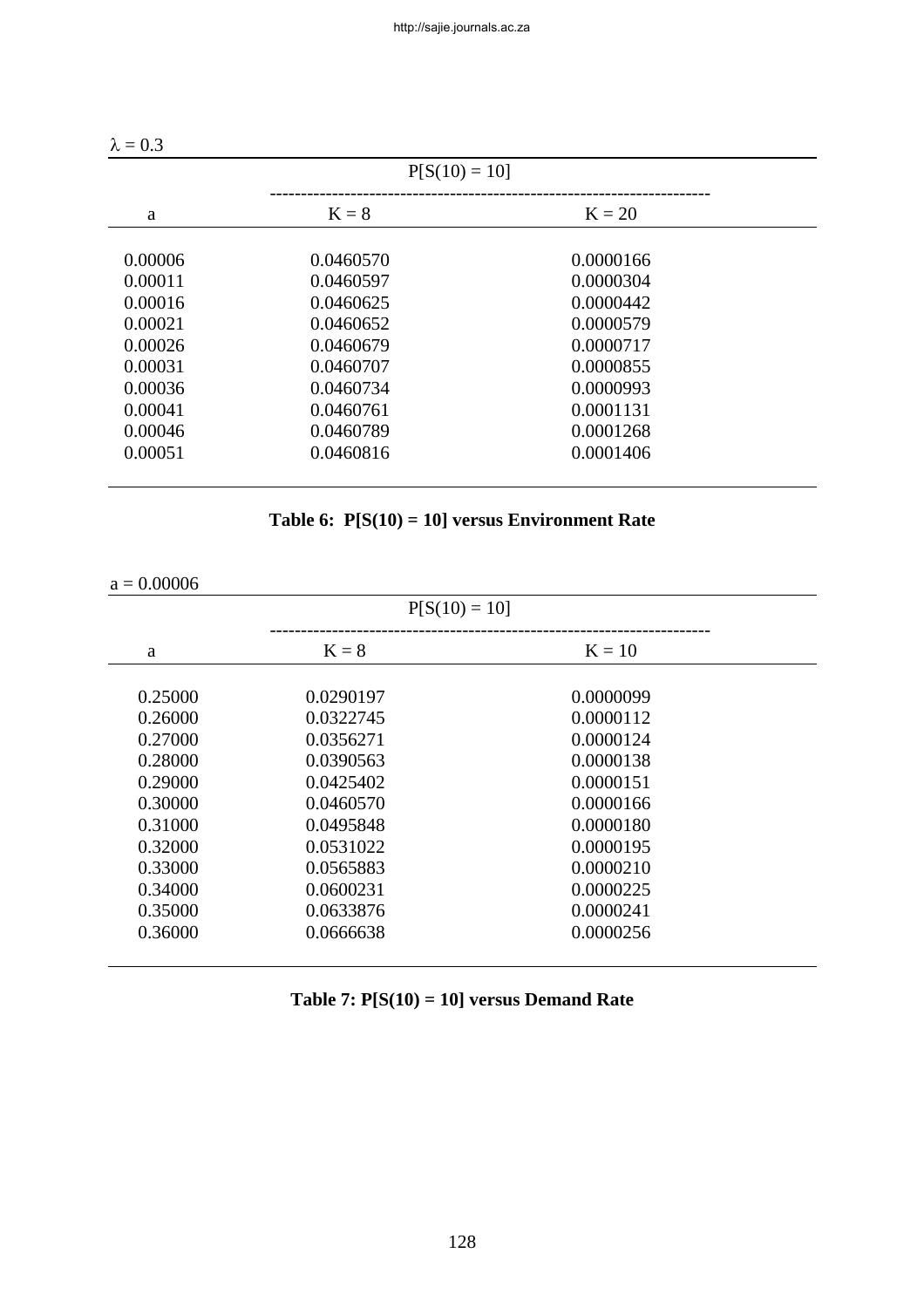$K = 6$  and  $a = 0.00001$ 

|       |                 | $P[S(t) = 5]$   |                 |  |
|-------|-----------------|-----------------|-----------------|--|
| t     | $\lambda = 0.1$ | $\lambda = 0.2$ | $\lambda = 0.3$ |  |
| 0.50  | 0.000000000     | 0.000000000     | 0.000000001     |  |
| 1.00  | 0.000000000     | 0.000000003     | 0.000000009     |  |
| 1.50  | 0.000000002     | 0.000000013     | 0.000000040     |  |
| 2.00  | 0.000000006     | 0.000000039     | 0.000000112     |  |
| 2.50  | 0.000000013     | 0.000000088     | 0.000000243     |  |
| 3.00  | 0.000000027     | 0.000000168     | 0.000000447     |  |
| 3.50  | 0.000000047     | 0.000000287     | 0.000000736     |  |
| 4.00  | 0.000000078     | 0.000000453     | 0.000001116     |  |
| 4.50  | 0.000000119     | 0.000000670     | 0.000001590     |  |
| 5.00  | 0.000000175     | 0.000000945     | 0.000002155     |  |
| 5.50  | 0.000000246     | 0.000001279     | 0.000002805     |  |
| 6.00  | 0.000000336     | 0.000001678     | 0.000003548     |  |
| 6.50  | 0.004705349     | 0.019678810     | 0.034720840     |  |
| 7.00  | 0.008988675     | 0.035907300     | 0.060612490     |  |
| 8.00  | 0.012914050     | 0.049407630     | 0.079737830     |  |
| 8.50  | 0.016536890     | 0.060749660     | 0.094119200     |  |
| 9.00  | 0.019905290     | 0.070382460     | 0.104909600     |  |
| 9.50  | 0.026039840     | 0.085853610     | 0.119100000     |  |
| 10.00 | 0.028873060     | 0.092181770     | 0.123630600     |  |

|  |  | Table 8: $P[S(t) = 5]$ versus Time t |  |
|--|--|--------------------------------------|--|
|--|--|--------------------------------------|--|

 $\lambda = 3.0$ 

|         | $P[C(10) = 10]$ |           |  |
|---------|-----------------|-----------|--|
| a       | $K = 8$         | $K = 20$  |  |
| 0.00006 | 0.0787214       | 0.0000745 |  |
| 0.00011 | 0.0787648       | 0.0001366 |  |
| 0.00016 | 0.0788081       | 0.0001986 |  |
| 0.00021 | 0.0788514       | 0.0002606 |  |
| 0.00026 | 0.0788947       | 0.0003226 |  |
| 0.00031 | 0.0789380       | 0.0003845 |  |
| 0.00036 | 0.0789812       | 0.0004465 |  |
| 0.00041 | 0.0790244       | 0.0005083 |  |
| 0.00046 | 0.0790676       | 0.0005702 |  |
| 0.00051 | 0.0791108       | 0.0006320 |  |

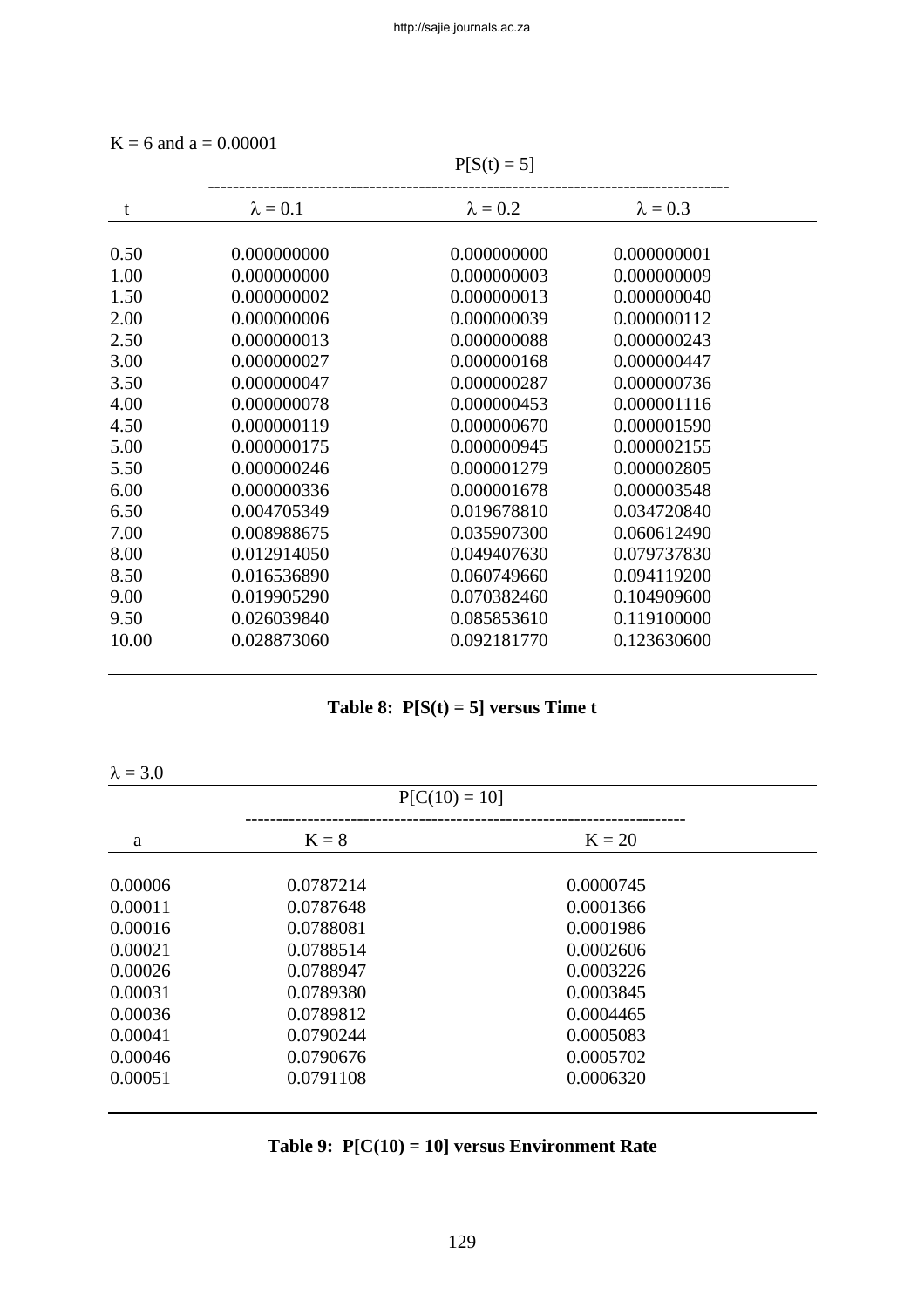| $a = 0.00006$ |                 |           |  |
|---------------|-----------------|-----------|--|
| λ             | $P[C(10) = 10]$ |           |  |
|               | $K = 8$         | $K = 20$  |  |
| 3.00000       | 0.0787214       | 0.0000745 |  |
| 3.10000       | 0.0664267       | 0.0000735 |  |
| 3.20000       | 0.0548080       | 0.0000720 |  |
| 3.30000       | 0.0442755       | 0.0000702 |  |
| 3.40000       | 0.0350609       | 0.0000681 |  |
| 3.50000       | 0.0272459       | 0.0000658 |  |
| 3.60000       | 0.0207988       | 0.0000632 |  |
| 3.70000       | 0.0156118       | 0.0000604 |  |
| 3.80000       | 0.0115328       | 0.0000573 |  |
| 3.90000       | 0.0083918       | 0.0000540 |  |
| 4.00000       | 0.0060197       | 0.0000504 |  |
| 4.10000       | 0.0042604       | 0.0000467 |  |
| 4.20000       | 0.0029774       | 0.0000428 |  |
| 4.30000       | 0.0020564       | 0.0000389 |  |
| 4.40000       | 0.0014049       | 0.0000350 |  |
| 4.50000       | 0.0009502       | 0.0000311 |  |
|               |                 |           |  |

|  |  |  | Table 10: $P[C(10) = 10]$ versus Demand Rate |
|--|--|--|----------------------------------------------|
|--|--|--|----------------------------------------------|

|  | $K = 20$ and $a = 0.00006$ |
|--|----------------------------|
|  |                            |

|         |                 | $P[C(10) = 10]$ |                 |  |
|---------|-----------------|-----------------|-----------------|--|
| t       | $\lambda = 3.0$ | $\lambda = 3.2$ | $\lambda = 3.4$ |  |
| 0.50000 | 0.0000000       | 0.0000000       | 0.0000000       |  |
| 1.50000 | 0.0000000       | 0.0000000       | 0.0000000       |  |
| 2.50000 | 0.0000000       | 0.0000000       | 0.0000000       |  |
| 3.50000 | 0.0000001       | 0.0000002       | 0.0000004       |  |
| 4.50000 | 0.0000016       | 0.0000026       | 0.0000041       |  |
| 5.50000 | 0.0000083       | 0.0000121       | 0.0000165       |  |
| 6.50000 | 0.0000235       | 0.0000299       | 0.0000358       |  |
| 7.50000 | 0.0000432       | 0.0000492       | 0.0000533       |  |
| 8.50000 | 0.0000604       | 0.0000632       | 0.0000638       |  |
| 9.50000 | 0.0000714       | 0.0000704       | 0.0000679       |  |

| Table 11: $P[C(10) = 10]$ versus Time t |  |  |  |  |
|-----------------------------------------|--|--|--|--|
|-----------------------------------------|--|--|--|--|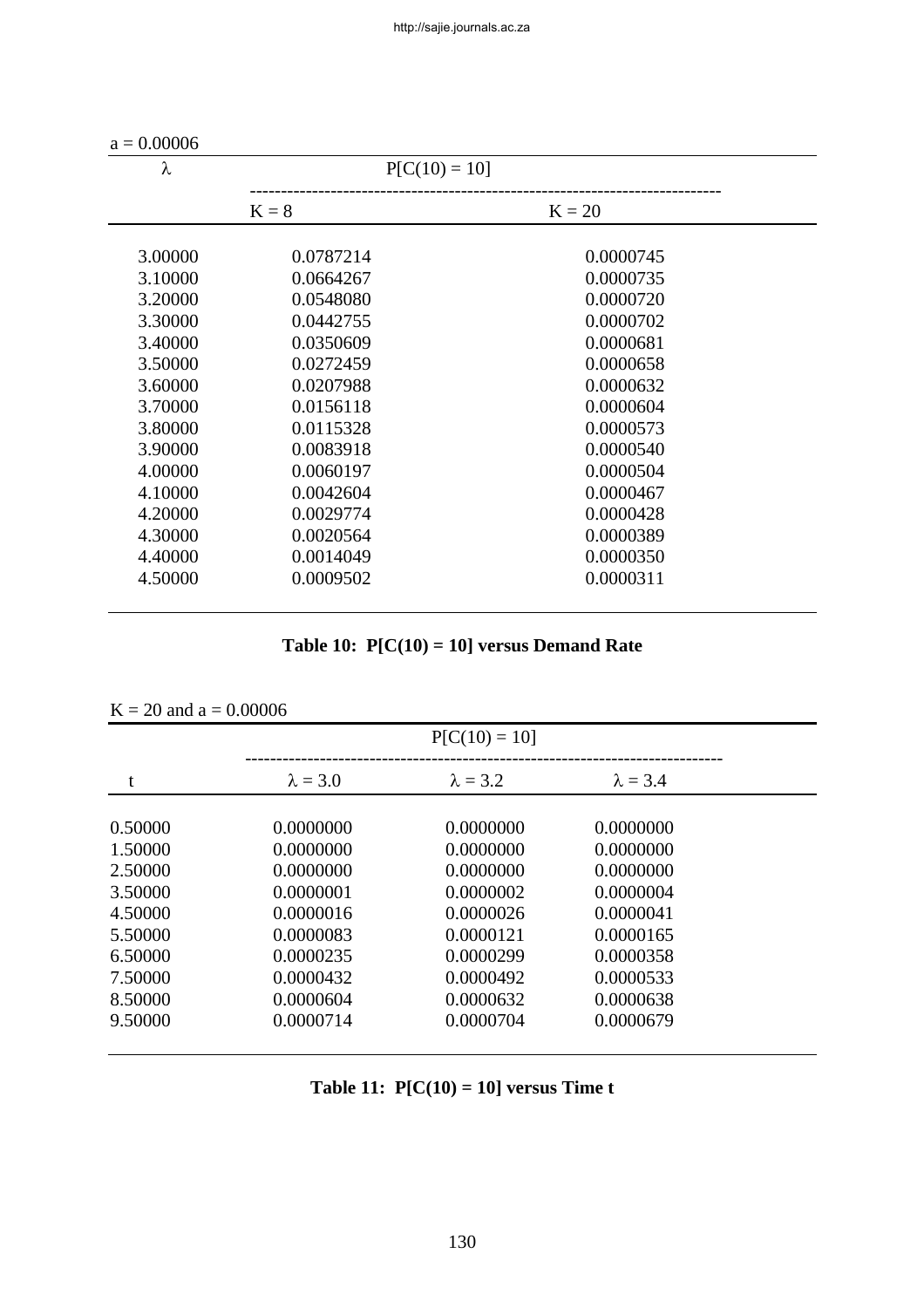# **11. ACKNOWLEDGEMENTS**

The authors wish to thank the referee(s) for their valuable comments.

# **12. REFERENCES**

- [1] **Cinlar, E.**, 1975, *Introduction to stochastic processes*, Prenticehall
- [2] **Feldman, R.**, 1978, A continuous review (s,S) inventory system in a random environment, *Journal of Applied Probability*; 15, pp654-659
- [3] **Feller, W.**, 1968, *An introduction to Probability theory and its applications*; 1, 3rd Edition, John-Wiley, New York.
- [4] **Kalpakam, S and Sapna, K.P.**, 1996, An (s,S) perishable system with arbitrary distributed lead-times, *Opsearch*; 33, pp1-19.
- [5] **Kalpakam, S. and Arivarignan, G.**, 1988, A continuous review perishable inventory model, *Statistics*; 19, pp389-398.
- [6] **Kalpakam, S. and Sapna, K.P.**, 1994, Continuous review (s,S) inventory system with random lead-times and positive lead-times, *OR Letters*; 16, pp115-119.
- [7] **Kumaraswamy, S and Sankarasubramanian, E.**, 1981, A continuous review of S-s inventory systems in which depletions is due to demand and failure of units, *Journal of Operational Research Society*; 32, pp997-1001.
- [8] **Liu, L.**, 1990, (s,S) continuous review models for inventory with random lifetimes; *OR Letters*; 9, pp161-167.
- [9] **Pal, M.**, (1990), An inventory model for deteriorating items when demand is random; *Calcutta Statistical Association Bulletin*; 39, pp201-207.
- [10] **Raafat, F.**, 1991, Survey of literature on continuously deteriorating invetory models, *Journal of Operational Reasearch Society*; 42, pp27-37.
- [11] **Song, J.S. and Zipkin, P.**, 1993, Inventory control in a fluctuating demand environment, *Operations Research*; 41, pp351-370.
- [12] **Takács, L.,** *On stochastic processes in the theory of counters*, Magy. Tud. Akd. Mat. és Fiz. Oszt. Kozl. 7, 1957, 371 – 95.
- [13] **Takács, L.,** *Über die wahrscheinlichkeitstheoretische Behandlung der Anodenstromschwankungen von Elektronenröhren.* Acta Pys. Acad. Sci. Hung. 7, 1957, 25-50.
- [14] **Yadavalli, V.S.S. and Joubert, J.W.**, 2003, A two-product single period manufacturing and supply system, *Management Dynamics*; 12, pp34-39.
- [15] **Yadavalli, V.S.S., Arivarignan, G. and Anbazhagan, N.**, 2004, A Two-commodity stochastic inventory system with lost sales, *Stochastic Analysis and Applications*; 22, pp479-497.